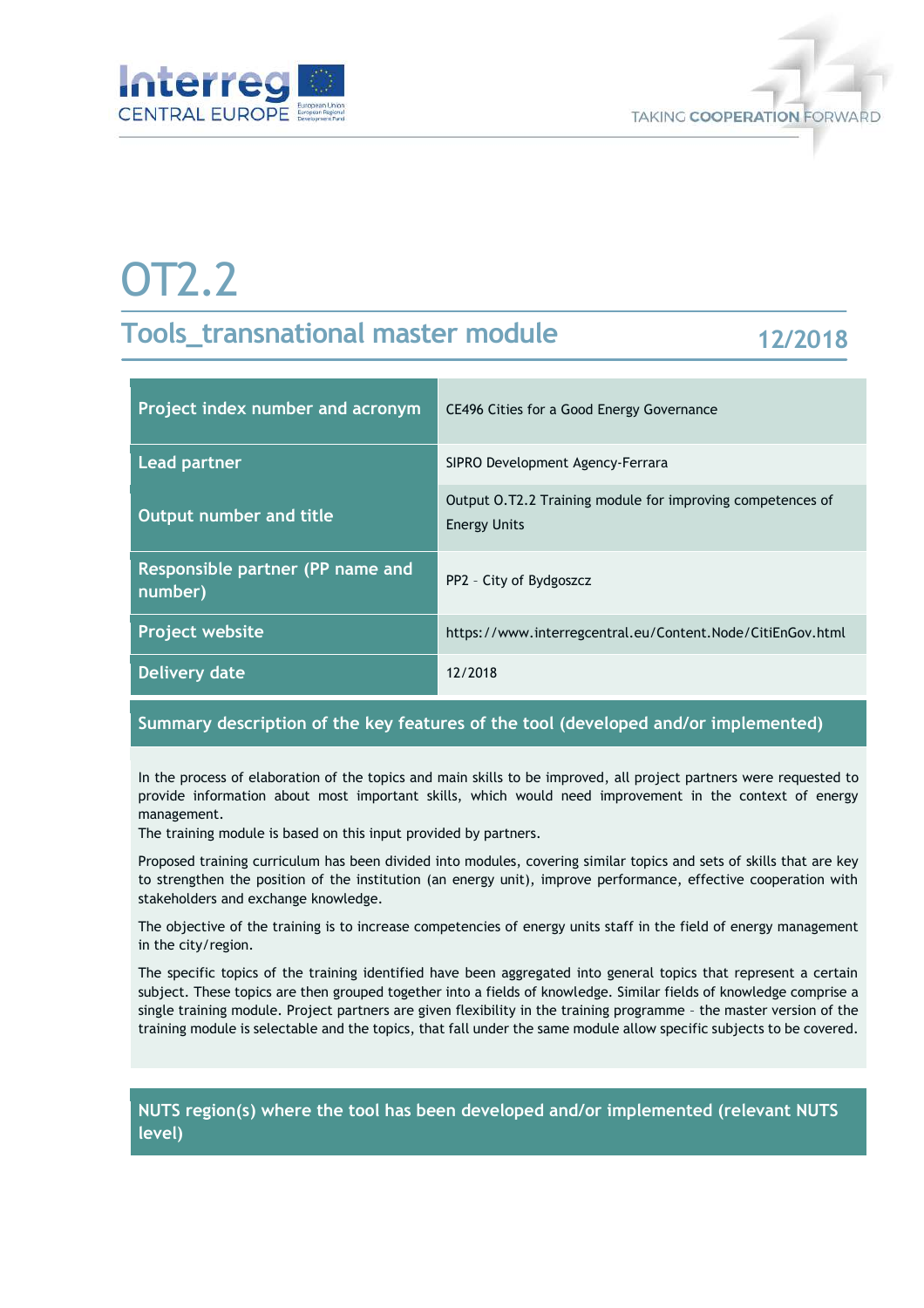



ITH56, Ferrara PL613, Bydgosko-Toruński AT224, Oststeiermark HR035, Splitsko-dalmatinska županija PL12A, Warszawski-zachodni SI023, Goriška HU321, Hajdú-Bihar SI022, Gorenjska DE115, Ludwigsburg

#### **Expected impact and benefits of the tool for the concerned territories and target groups**

The training schemes implemented have contributed to the enhancement of the institutional know how and the creation of new positions, more skilled and technical, within the involved authorities. The training scheme facilitated the spread of knowledge on energy monitoring which will consequently increase the energy data availability and enhanced cooperation between municipalities, energy units and energy agency. Staff members within the PA knew how to use geographic referenced data, how to integrate data into the existing data management tool and how to evaluate data thematically. Energy-related data can be used for different strategic plannings like light planning, local/regional energy planning, mobility planning. Therefore there will be a higher incentive to collect data and to consider

#### **Sustainability of the tool and its transferability to other territories and stakeholders**

The transnational training module analyzed the proposals made by all the partners and defined a list of possible topics to be explored during the workshops. The list can be used and the proposed scheme replicated for other training sessions in other Regions.

#### **Lessons learned from the development/implementation process of the tool and added value of transnational cooperation**

Transnational cooperation has allowed us to define a vast list of topics of interest for the Energy Units and all the technicians working in the public administrations. They have been divided between "Institutional" and "Personal" And then in following issues:

**Technical** Analytical Behavioural & educational Financial **Other**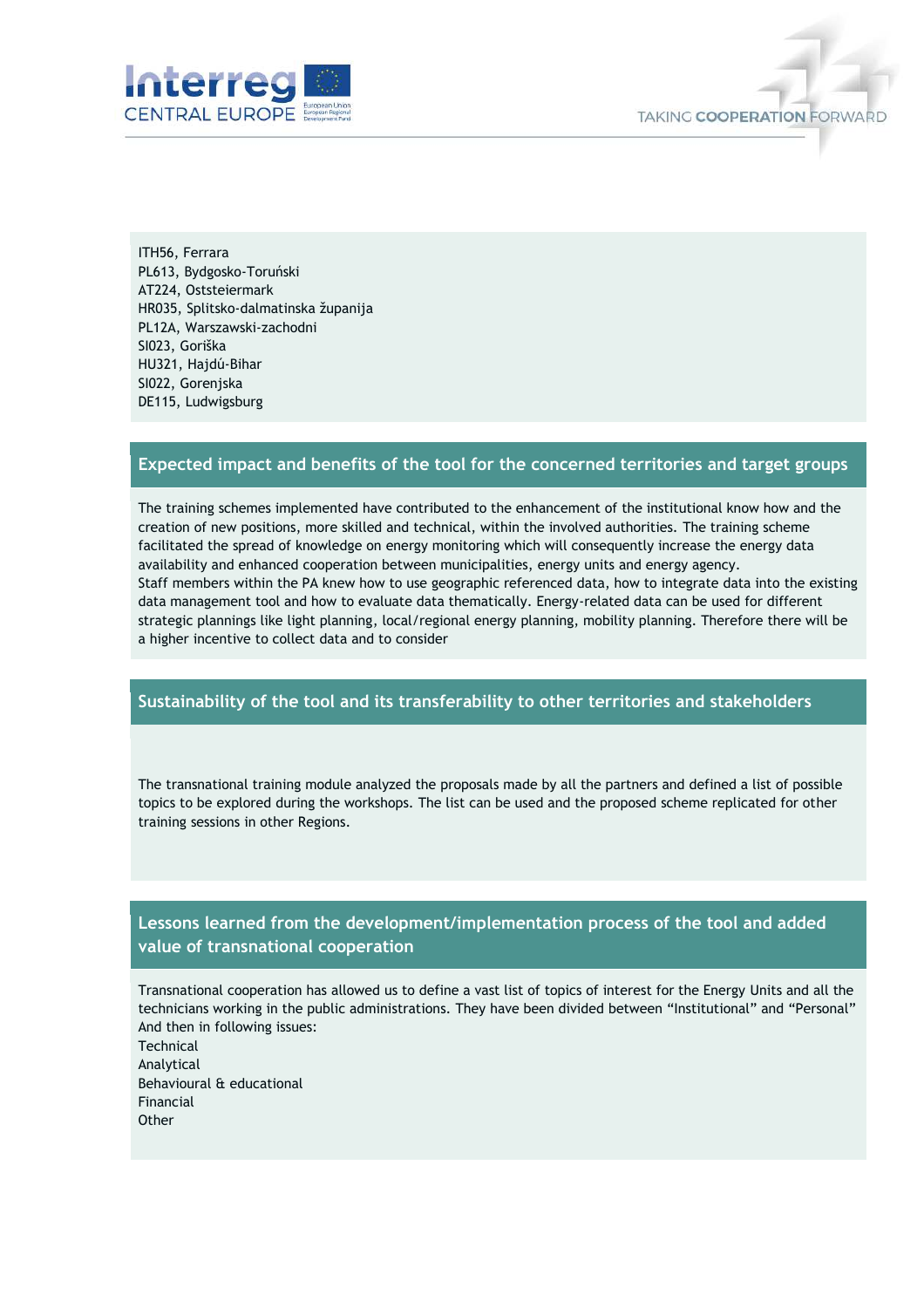



**References to relevant deliverables and web-links If applicable, pictures or images to be provided as annex**

Deliverables: D.T.2.2.1, D.T.2.2.2, D.T.2.2.3, D.T.2.2.4 Weblink: https://www.youtube.com/watch?v=yBWTEIqBhfg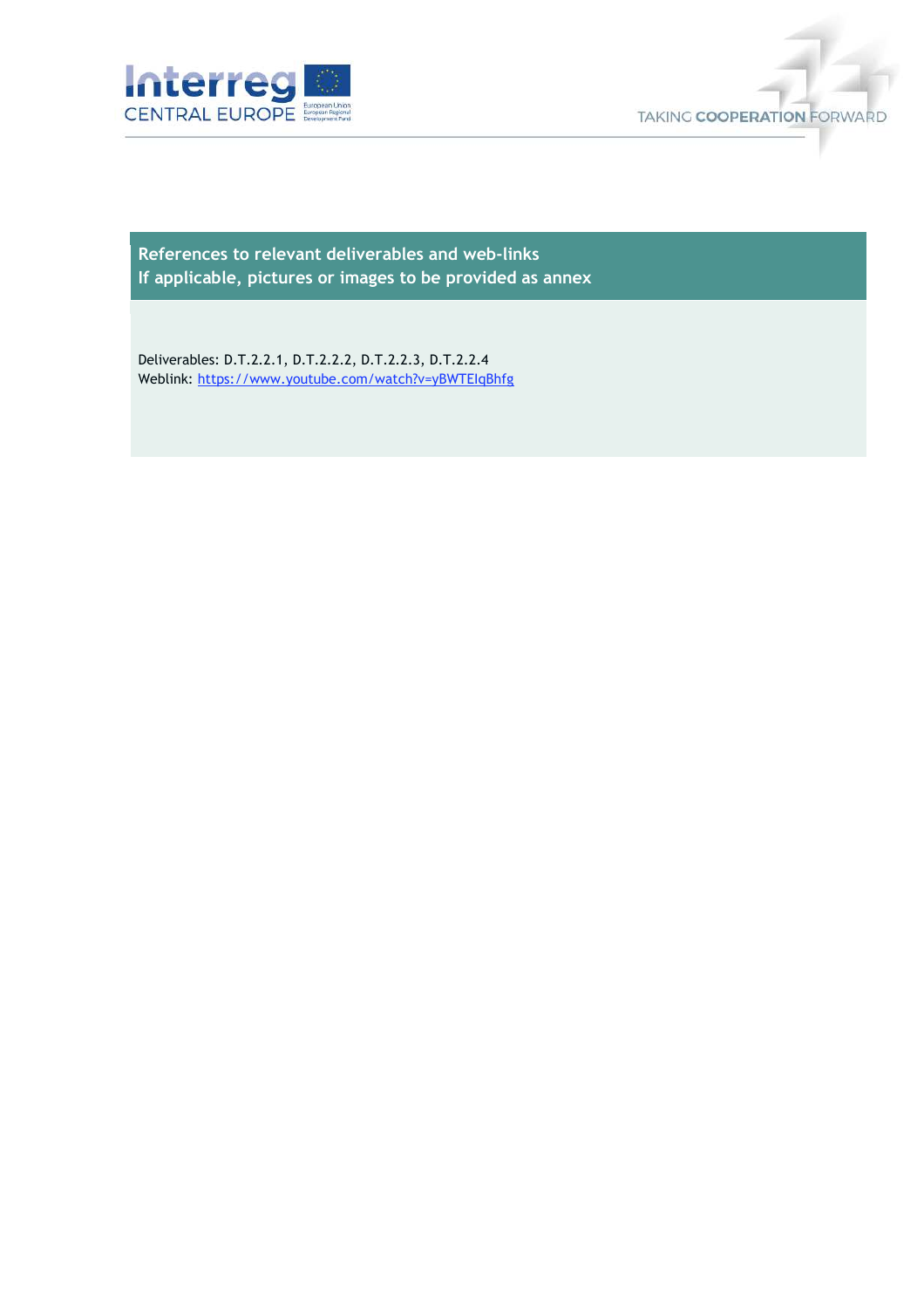



## OT2.2 **Tools\_PP2 City of Bydgoszcz**

### **12/2018**

| Project index number and acronym            | CE496 Cities for a Good Energy Governance                                         |
|---------------------------------------------|-----------------------------------------------------------------------------------|
| <b>Lead partner</b>                         | SIPRO Development Agency-Ferrara                                                  |
| <b>Output number and title</b>              | Output 0.T2.2 Training module for improving competences of<br><b>Energy Units</b> |
| Responsible partner (PP name and<br>number) | PP2 - City of Bydgoszcz                                                           |
| <b>Project website</b>                      | https://www.interregcentral.eu/Content.Node/CitiEnGov.html                        |
| Delivery date                               | 12/2018                                                                           |
|                                             |                                                                                   |

**Summary description of the key features of the tool (developed and/or implemented)**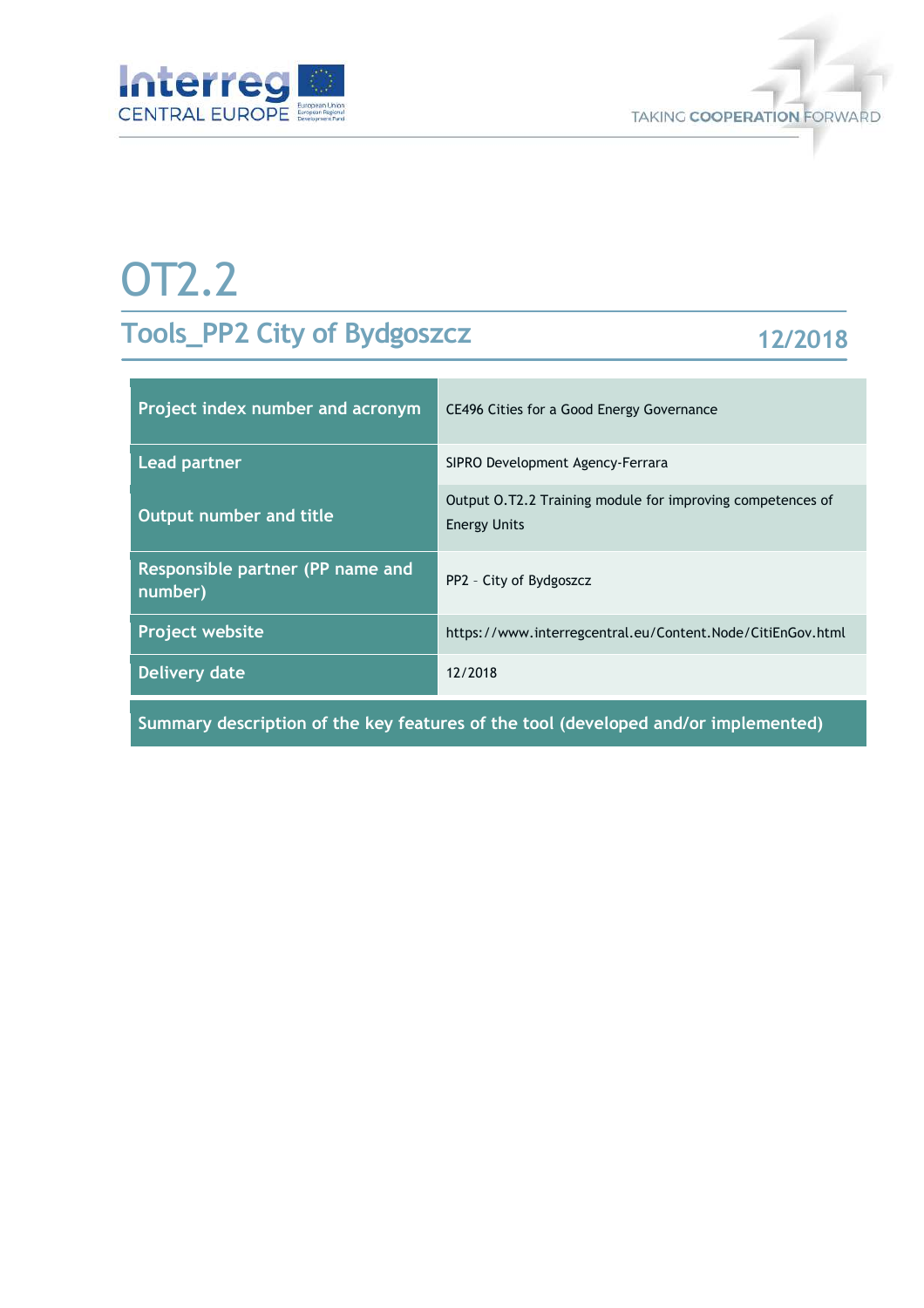



The issues that the Municipality of Bydgoszcz was interested in learning more about with training were the following:

#### **I. Institutional**

- 1. Training modules for employees of the Energy Unit in the scope of RES and EE for public and private investments.
- 2. Financing energy efficiency and Renewable Energy Sources investments in public and private sector.
- 3. Tools and technical skills for development of the energy database data management.
- 4. International and national projects regarding energy management, Renewable Energy Sources and EE
- 5. Awareness raising of citizens (information on environmental issues such as smog, pm10, pm2,5, EE, RES)
- 6. Awareness raising at local public schools
- 7. Defying energy plans for Bydgoszcz
- 8. Enhancement of public lighting system
- 9. E-mobility charging infrastructure
- 10. Managing energy consumption and energy savings in the municipality

**II. Personal** 

1. Up to date knowledge of energy systems, renewable energy resources and energy efficiency

2. Workshops for Energy Unit staff in the scope of energy management (development of technical skills to develop and maintain the energy database)

- 3. Additional regular trainings with experts in the scope of EE and RES
- 4. Improvement of communication skills
- 5. Promotion and education of RES and EE
- 6. Awareness raising on RES and EE issues at local public schools

In particular City of Bydgoszcz expressed defined the topics of ist trainings in ordert o increase the knowledge regarding financing investments in energy efficiency, renewable energy sources – especially when taking into account alternative financing sources, which are becoming increasingly more important

**NUTS region(s) where the tool has been developed and/or implemented (relevant NUTS level)**

PL613, Bydgosko-Toruński

**Expected impact and benefits of the tool for the concerned territories and target groups**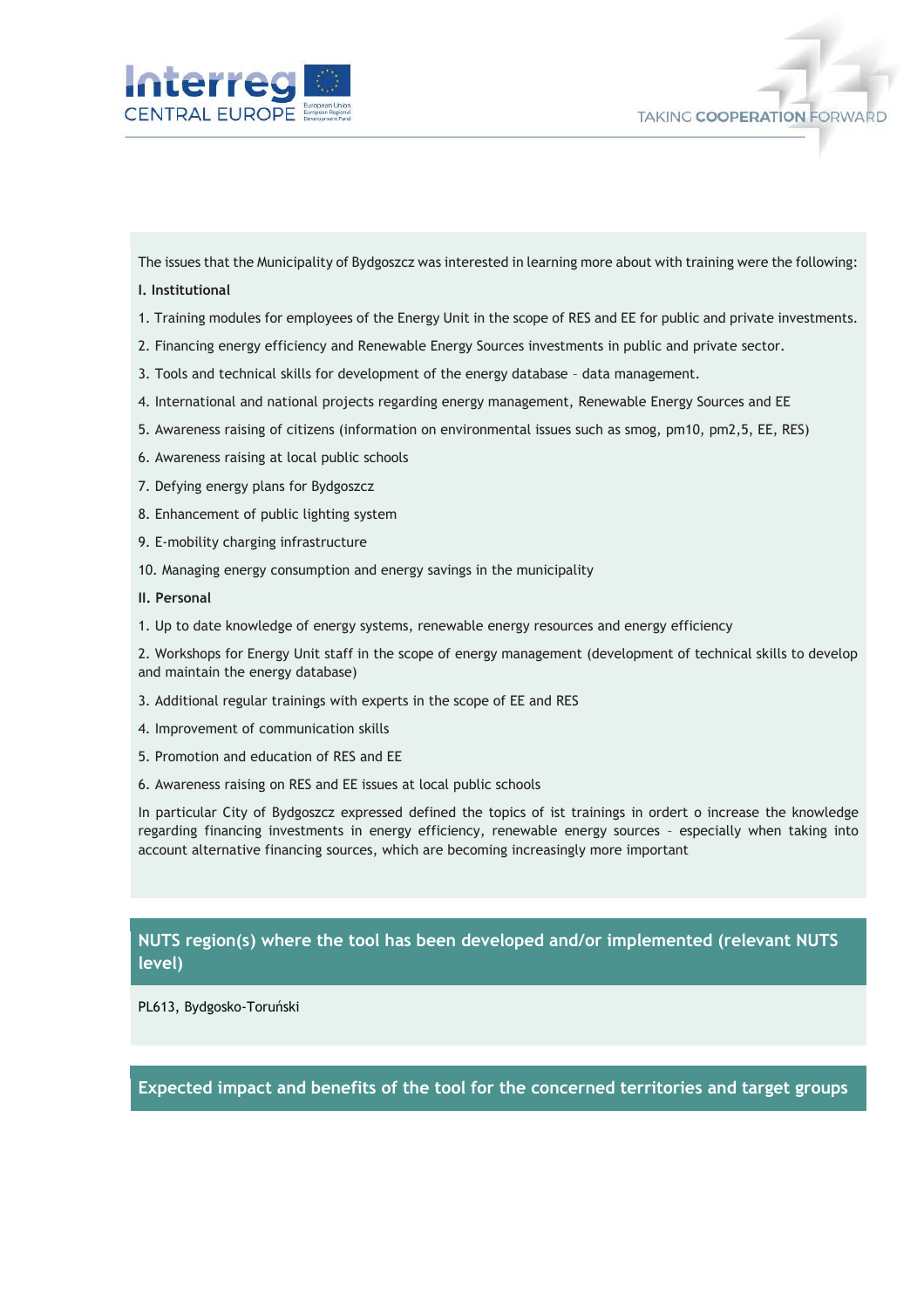



At the end of the first traning session (19/11/2018) 4 employees from En4PA have gotten the certificates of electrical and other qualifications

The second training have been organized for accountants and other people working in En4PA of City of Bydgoszcz, responsible for dealing with payments which includes spending on energy.

The third traning session was organized to make the public administration aware of issues related to energy data management.

#### **Sustainability of the tool and its transferability to other territories and stakeholders**

The training scheme implemented in Bydgoszcz could be replicated in other Regions interested on deepen knowledge about energy financial analysis and energy data management

**Lessons learned from the development/implementation process of the tool and added value of transnational cooperation**

Useful for support to local public authorities, sharing and dissemination of the results, enhancement of knowledge about energy efficiency

**References to relevant deliverables and web-links If applicable, pictures or images to be provided as annex**

Deliverables: D.T.2.2.1, D.T.2.2.2, D.T.2.2.3, D.T.2.2.4 Weblink: https://www.youtube.com/watch?v=ZK1GhB2npF4 https://www.youtube.com/watch?v=l41TUiWeojw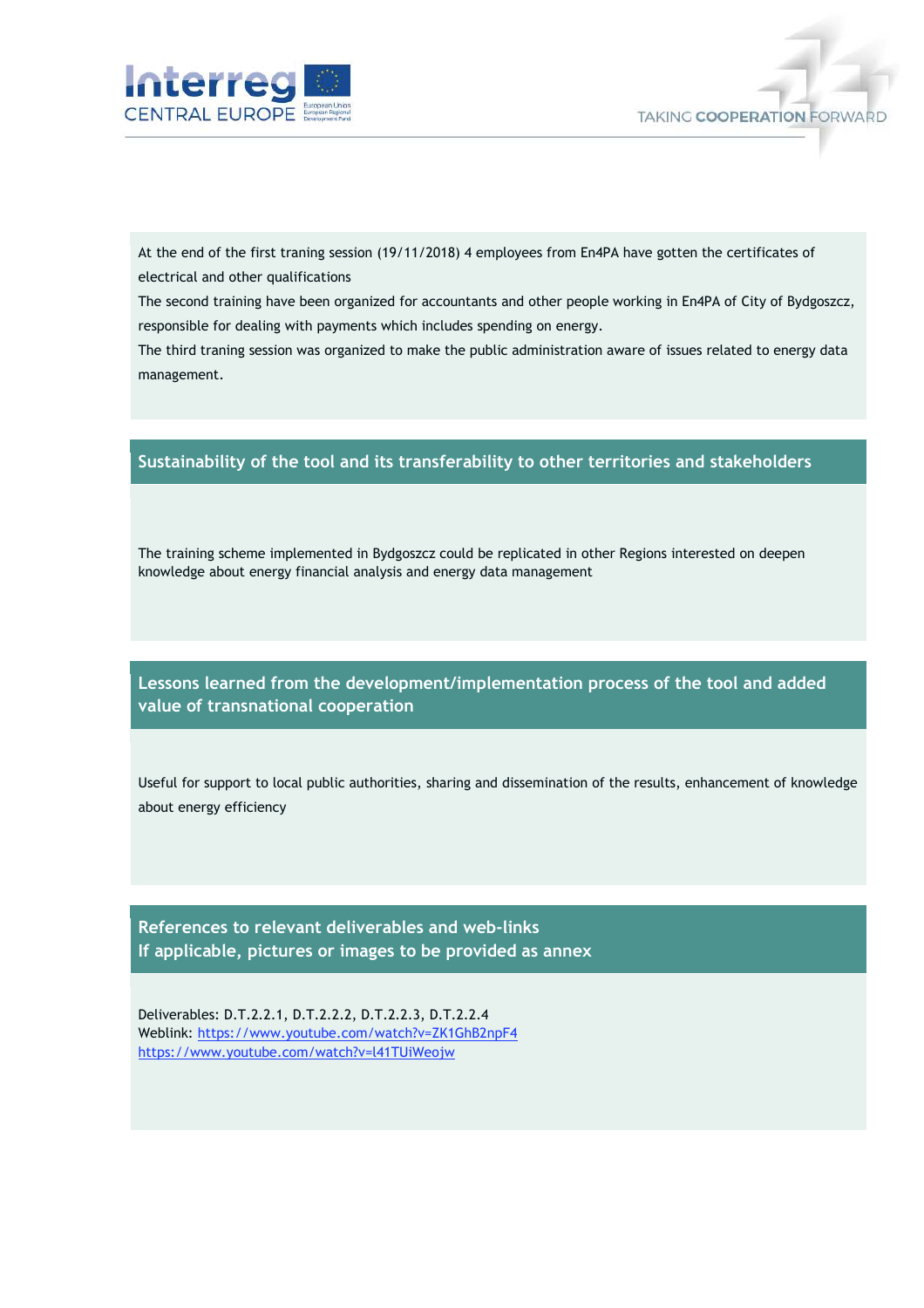



## OT2.2 **Tools\_PP6 Golea**

### **12/2018**

| Project index number and acronym            | CE496 Cities for a Good Energy Governance                                         |
|---------------------------------------------|-----------------------------------------------------------------------------------|
| <b>Lead partner</b>                         | SIPRO Development Agency-Ferrara                                                  |
| <b>Output number and title</b>              | Output 0.T2.2 Training module for improving competences of<br><b>Energy Units</b> |
| Responsible partner (PP name and<br>number) | PP2 - City of Bydgoszcz                                                           |
| <b>Project website</b>                      | https://www.interregcentral.eu/Content.Node/CitiEnGov.html                        |
| Delivery date                               | 12/2018                                                                           |
|                                             |                                                                                   |

**Summary description of the key features of the tool (developed and/or implemented)**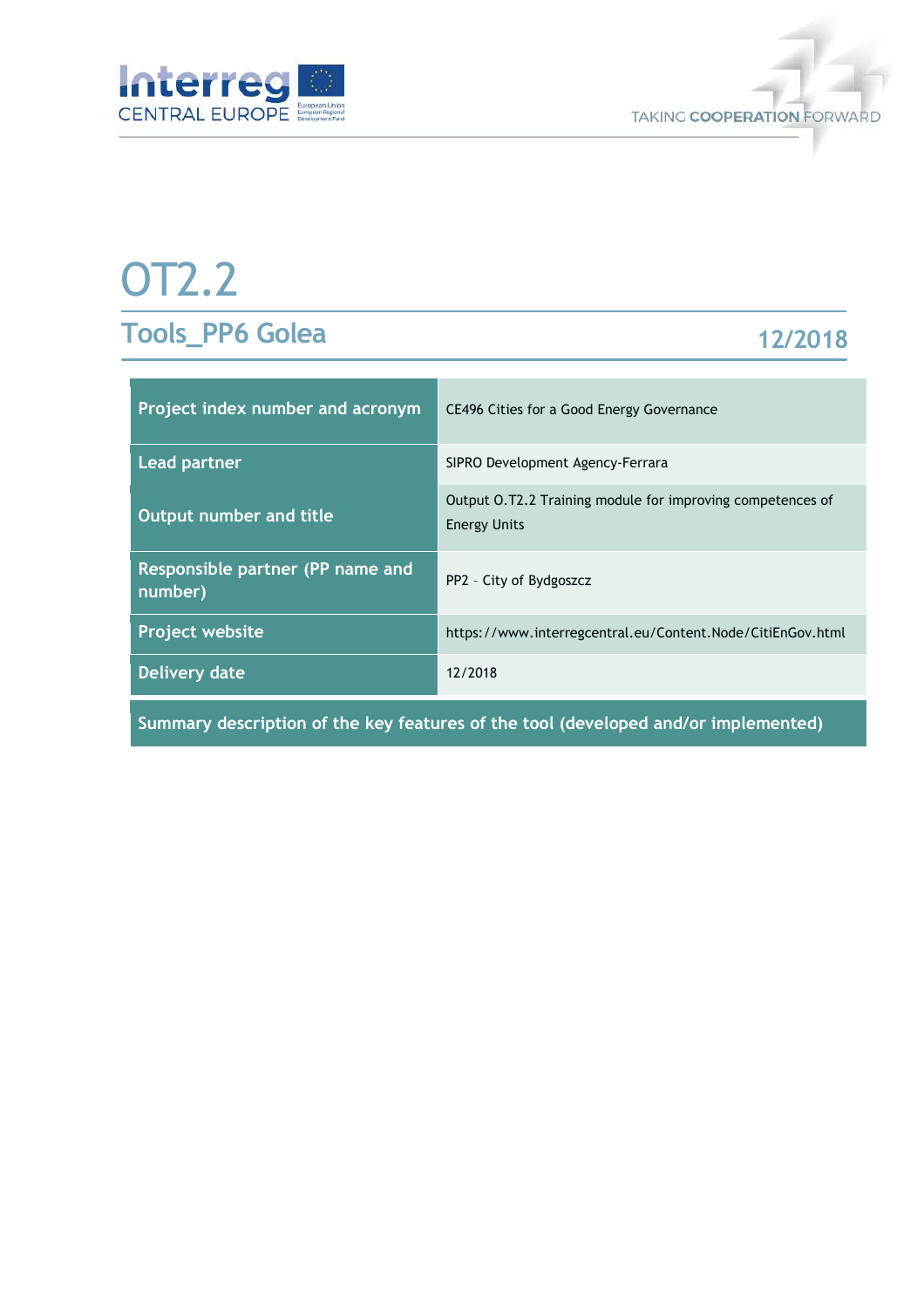



Golea decided to further investigate the following module between the modules defined in the transnational scheme

*MODULE 1 – Strategy and planning* 

*MODULE 2 – Finance and project management* 

*MODULE 3 – Technical knowledge of energy management* 

And in detail the following topics:

*Legal framework:*

- *Energy and climate-related legislation (EU/national)*
- *Specific operative regulations (at local level)*

#### *Finance:*

- *Financial incentives for energy efficiency and RES*
- *Funding sources for EE & RES including pilot project financing*
- *ESCO and energy performance contracting*

*Energy management:*

- *Energy management systems (e.g. ISO 50001) – concept, implementation, management (incl. Auditing)*
- *Energy efficient public utility system:* 
	- · *Energy efficient street lighting*
- *Energy efficiency in public buildings, incl:* 
	- · *Low energy/passive building construction*
	- · *Energy renovation of existing buildings*
	- · *Operative energy efficiency of buildings*

*Energy data management:* 

- *Energy database development*
- *Energy database management*
- *Energy related measurements – metering, temperature control, humidity, ventilation control ect.*
- *ICT controlling systems*
- *Data analysis (esp. Identification of savings*

*Renewable energy sources:*

- *Technologies – including new and developing technologies available* 

*The inclusion of RES in public and private investments*

**NUTS region(s) where the tool has been developed and/or implemented (relevant NUTS level)**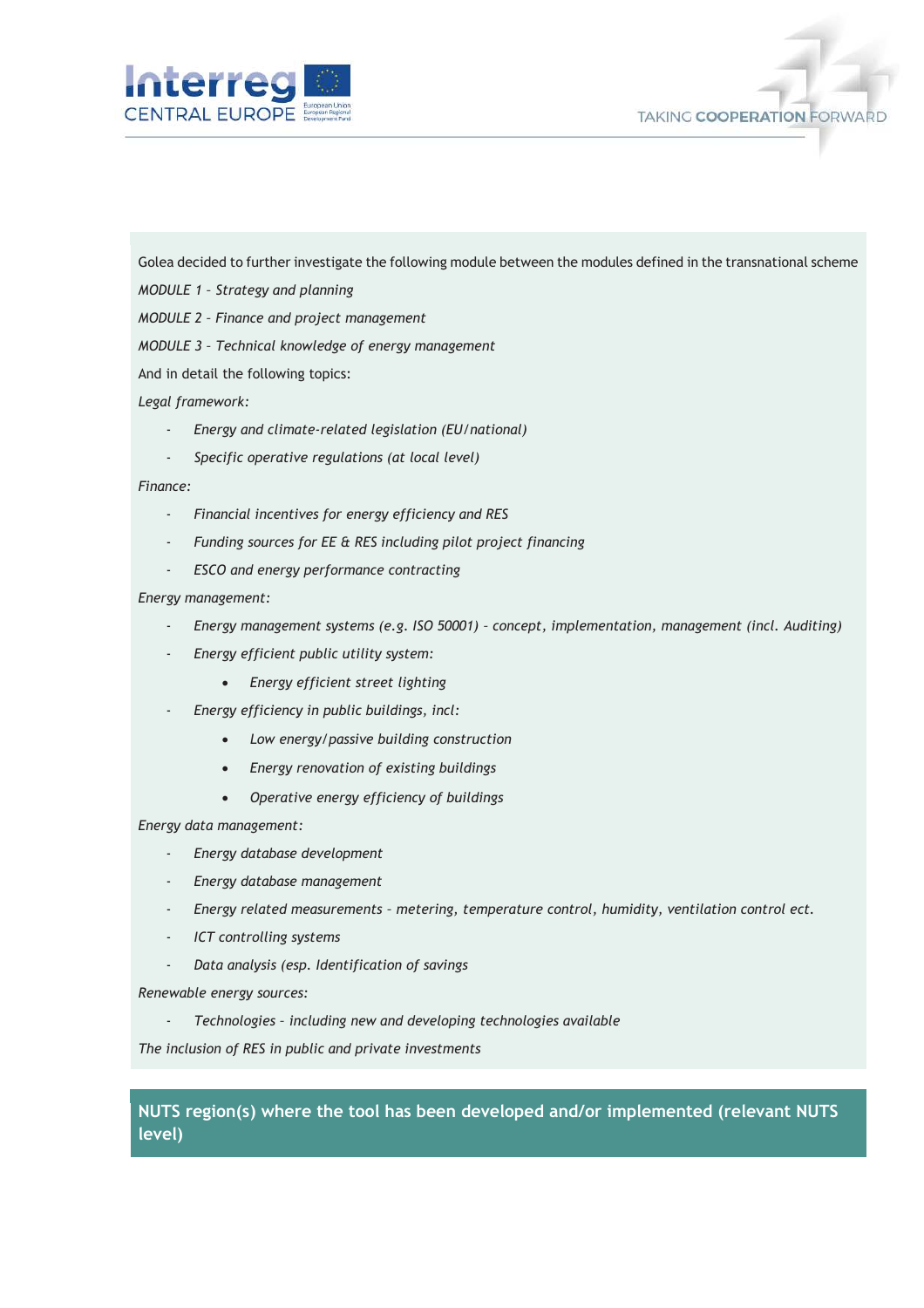



SI0 Slovenia SI04 Western Slovenia SI043 Gorizia Statistical Region (Goriška statistična regija)

#### **Expected impact and benefits of the tool for the concerned territories and target groups**

Increased knowledge will contribute to improve competences that will lead to improved implementation of municipal planning, more effective implementation of adopted action plans in the field of RES and EE, facilitate the spread of knowledge on energy monitoring which will consequently increase the energy data availability and enhance cooperation between municipalities and Energy agency.

#### **Sustainability of the tool and its transferability to other territories and stakeholders**

Golea has chosen the following issue between the 4 module defined in the transnational scheme:

*MODULE 1 – Strategy and planning* 

*MODULE 2 – Finance and project management* 

*MODULE 3 – Technical knowledge of energy management* 

The list can be used and the proposed scheme replicated for other training sessions in other Regions.

#### **Lessons learned from the development/implementation process of the tool and added value of transnational cooperation**

The elaboration of training schemes have contributed to the identification of main topics and skills to be improved within the involved authorities which will lead to the enhancement of the institutional and process know how and the creation of new positions.

The possibility of cooperating on a transnational scale is a great added value during the process of energy units setting up, enhacement of collaboration with energy agencies and upgrade of energy unit skills on a basis of different approaches and experience. For each partner it was very important to understand how other subjects had already faced and solved certain problems and above all share the different experiences to work together with the increase of the skills of the energy units.

**References to relevant deliverables and web-links If applicable, pictures or images to be provided as annex**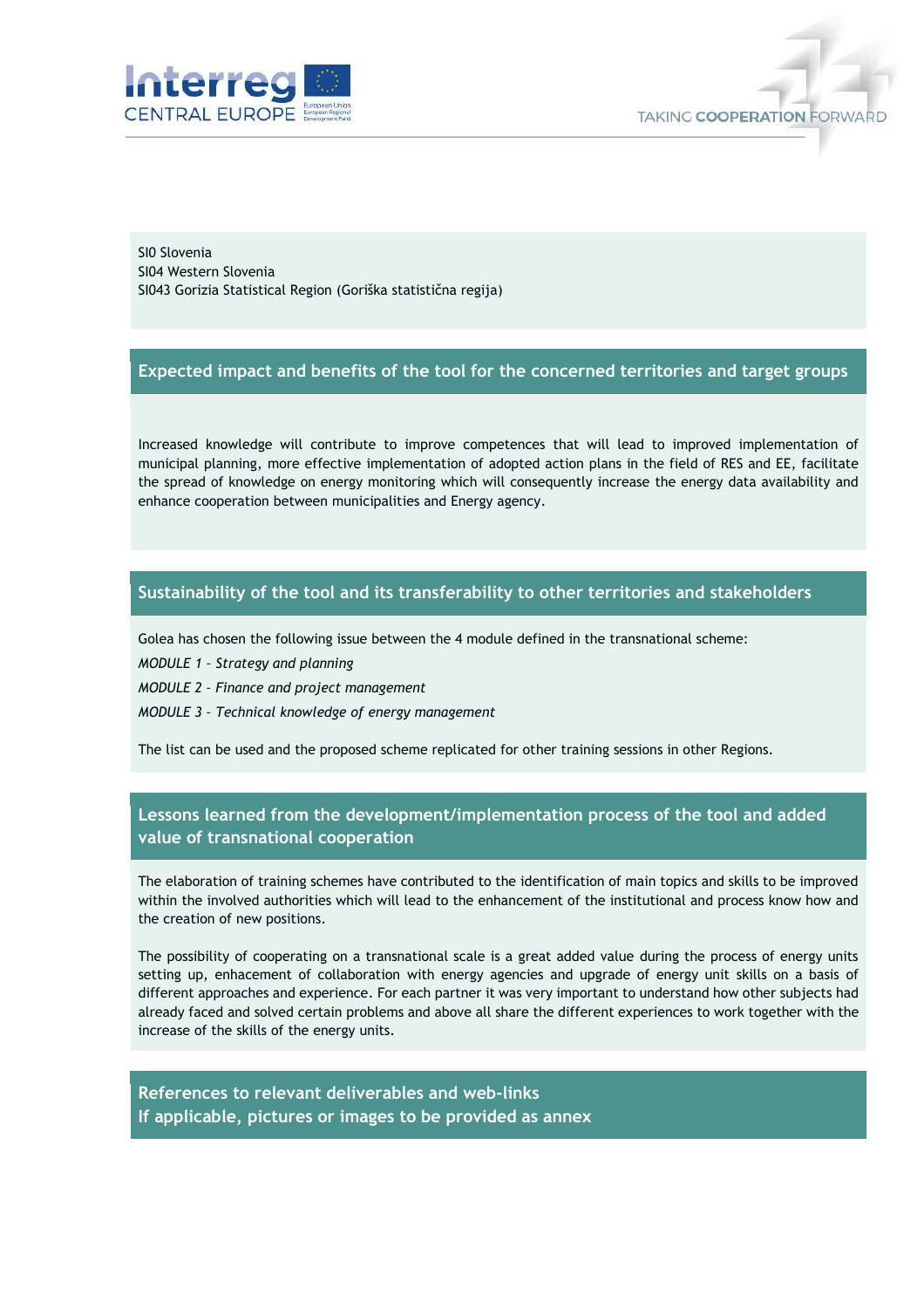



Deliverables: D.T.2.2.1, D.T.2.2.2, D.T.2.2.3, D.T.2.2.4

Weblink to training event and ppt presentations of the relators: https://www.golea.si/blog/2019/01/31/izjava-za-javnost-3-2-2-2-4/

Weblink to video: https://www.youtube.com/watch?v=zfT-NoHv1hw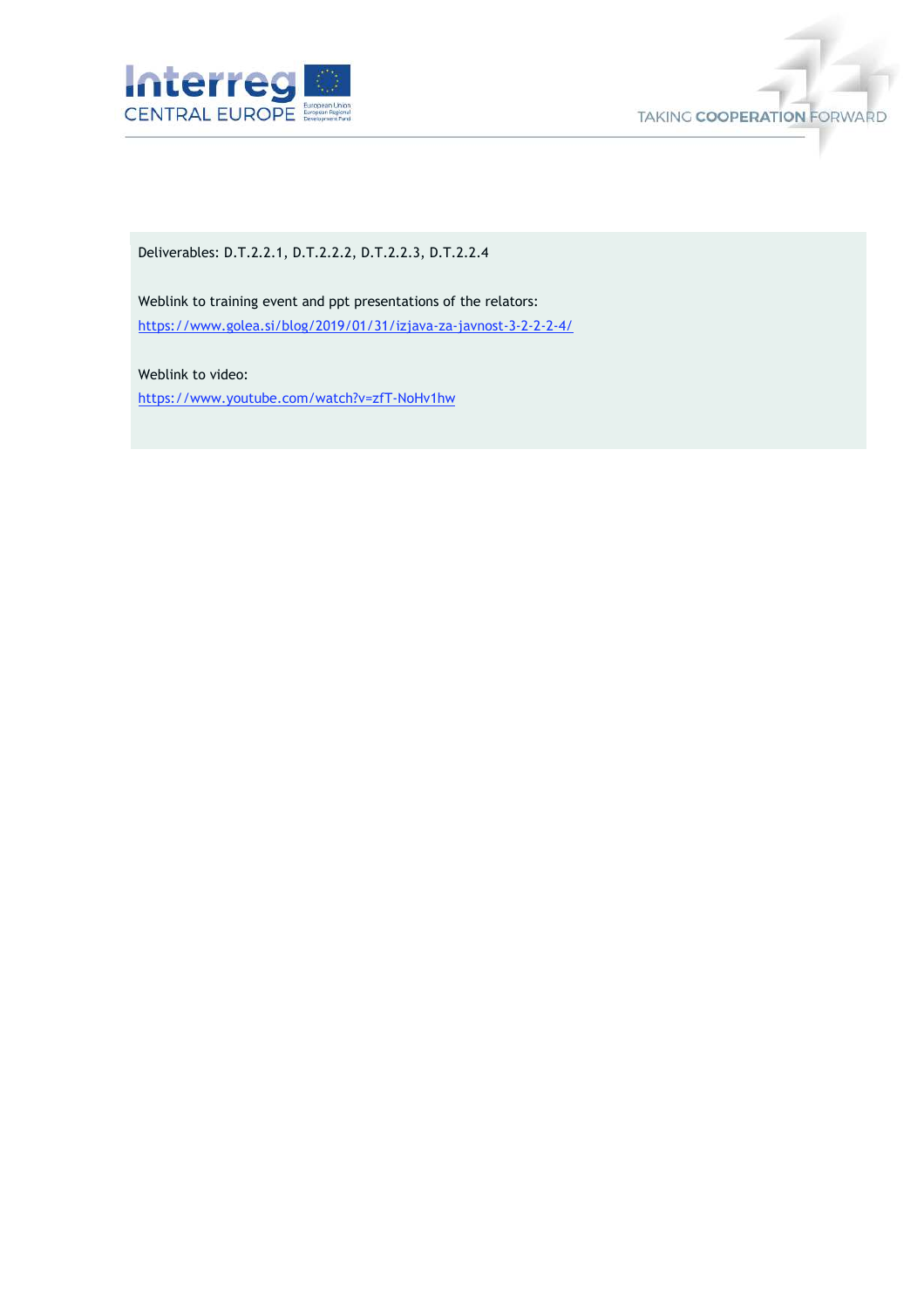



## OT2.2 **Tools\_PP5 Grodzisk**

### **12/2018**

| Project index number and acronym            | CE496 Cities for a Good Energy Governance                                         |
|---------------------------------------------|-----------------------------------------------------------------------------------|
| Lead partner                                | SIPRO Development Agency-Ferrara                                                  |
| <b>Output number and title</b>              | Output 0.T2.2 Training module for improving competences of<br><b>Energy Units</b> |
| Responsible partner (PP name and<br>number) | PP2 - City of Bydgoszcz                                                           |
| Project website                             | https://www.interregcentral.eu/Content.Node/CitiEnGov.html                        |
| Delivery date                               | 12/2018                                                                           |

#### **Summary description of the key features of the tool (developed and/or implemented)**

The Municipality of Grodzisk decided to organize 3 workshops for the Municipal Police and Municipal staff about: MODULE 3 – technical knowledge of energy management

Air quality management and monitoring at the local level, emission sources monitoring and management.

Air pollution – scientific background

MODULE 1 – Strategy and planning

Energy and climate – related legislation (EU/national)

#### **NUTS region(s) where the tool has been developed and/or implemented (relevant NUTS level)**

PL12A, Warszawski-zachodni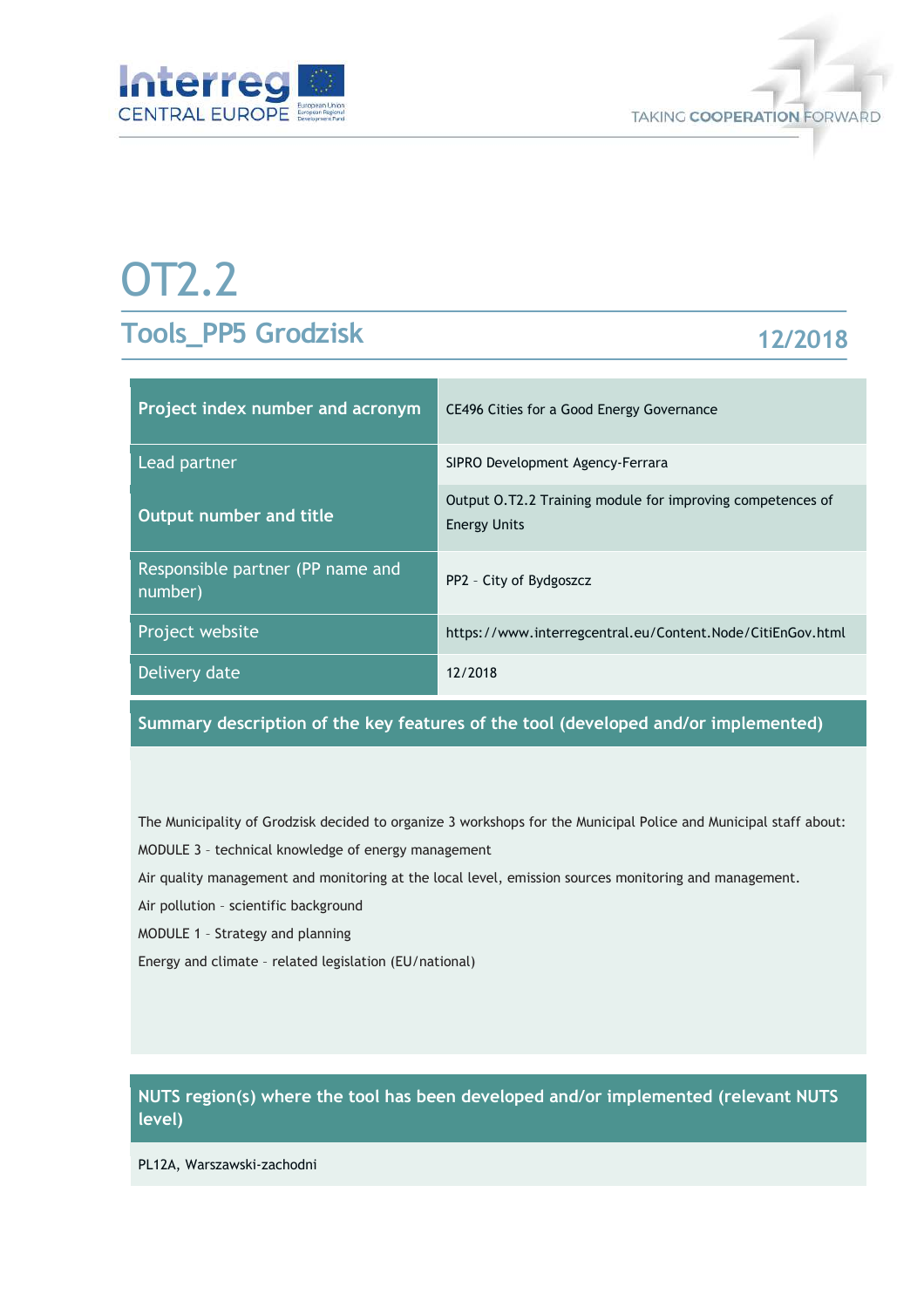



#### **Expected impact and benefits of the tool for the concerned territories and target groups**

The main purpose of the trainings was to provide Municipal staff and police officers in Grodzisk Mazowiecki with knowledge about correct coal fuels application in typical ovens. This is necessary, as Municipal Police officers visit private houses when controlling the fuels used for heating, and Municipal staff often receive questions from citizens regarding the correct heating behavior as well as possible funding opportunities for energy efficient technologies in private buildings. Thus, both groups of representatives of the Municipality should be able to educate citizens concerning these issues.

The knowledge gained might be used by Municipal police officers for education of citizens during their on-thespot controls of heating systems on private properties, as well as by Municipal staff in interactions with citizens. In consequence, the knowledge might be passed on to a vast number of citizens and in consequence bring about a significant change in energy awareness among the citizens of the Municipality.

#### **Sustainability of the tool and its transferability to other territories and stakeholders**

The trainings created the situation in which education and information about energy issues has become one of the tasks of the Municipal Police and staff. By this fact, they will be identified by the citizens as a source of reliable information about these issues, which in consequence will lead to their further specialization in this field and thus guarantee that energy policies become of the routine tasks of the Municipality.

The active role in energy policy creation and education of the Municipality can be transferred to other Municipalities in Poland as well as in other CE regions.

#### **Lessons learned from the development/implementation process of the tool and added value of transnational cooperation**

Municipal Police can play an active role in energy eduction if trained well. Grodzisk learned a lot in this respect from other CitiEnGov partners that were more experienced with energy policy creation, especially Weiz.

**References to relevant deliverables and web-links If applicable, pictures or images to be provided as annex**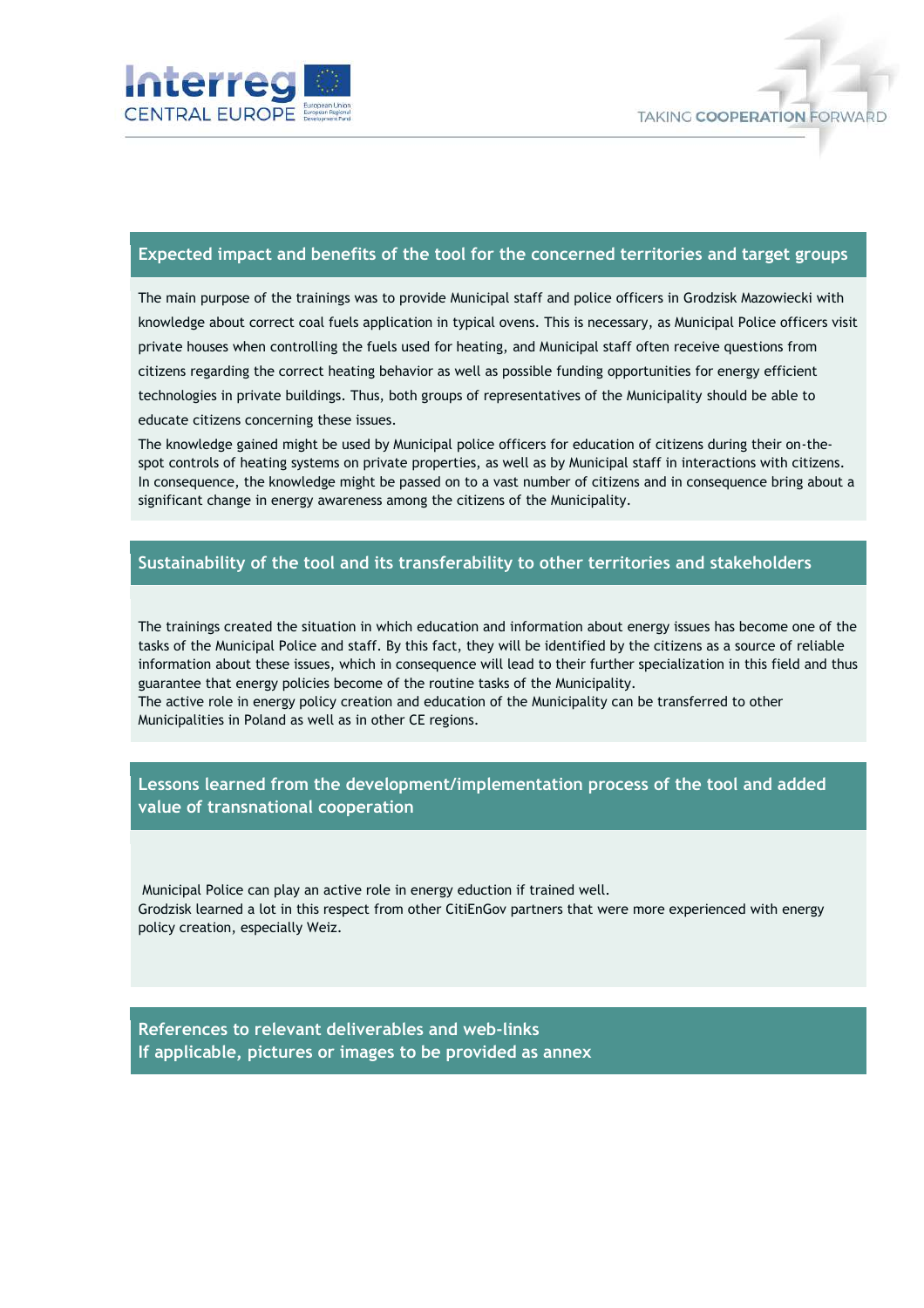



Deliverables: D.T.2.2.1, D.T.2.2.2, D.T.2.2.3, D.T.2.2.4 Weblink: https://www.youtube.com/watch?v=\_IKMuAOf3s4 https://www.youtube.com/watch?v=XPJr3RcsA3M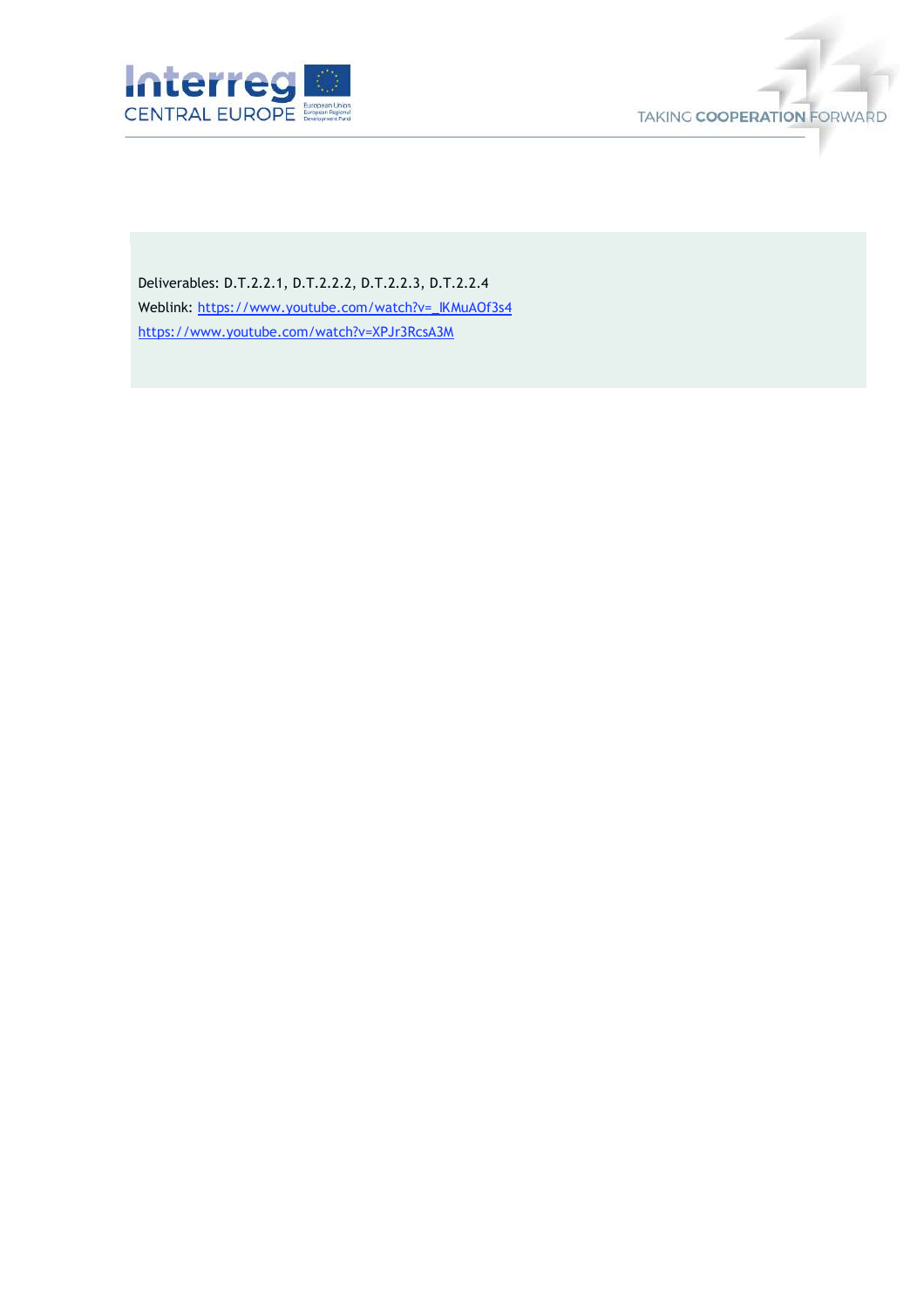



## OT2.2 **Tools\_PP7 HBMO**

### **12/2018**

| Project index number and acronym            | CE496 Cities for a Good Energy Governance                                         |
|---------------------------------------------|-----------------------------------------------------------------------------------|
| <b>Lead partner</b>                         | SIPRO Development Agency-Ferrara                                                  |
| Output number and title                     | Output 0.T2.2 Training module for improving competences of<br><b>Energy Units</b> |
| Responsible partner (PP name and<br>number) | PP2 - City of Bydgoszcz                                                           |
| <b>Project website</b>                      | https://www.interregcentral.eu/Content.Node/CitiEnGov.html                        |
| Delivery date                               | 12/2018                                                                           |
|                                             |                                                                                   |

**Summary description of the key features of the tool (developed and/or implemented)**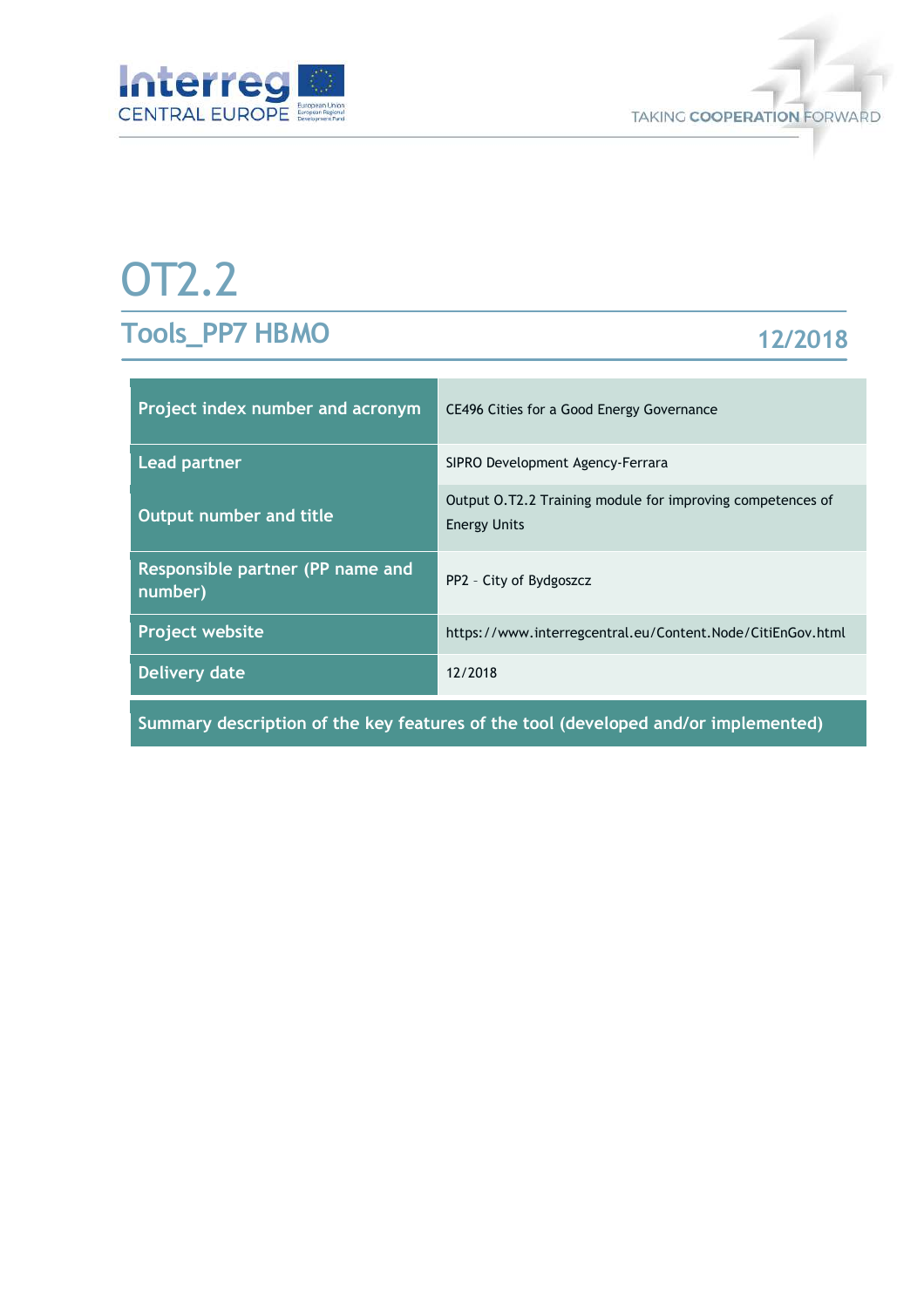



The HBMO County defined the followings topics fort he Energy trainin that involved 20 people oft he energy agency staff:

#### *Energy management*

- *1. Energy efficiency*
- *2. Energy management in buildings*
- *3. Street lightning management*

*Energy data management*

*1. Energy database management* 

*Renewable energy sources*

*1. Technologies* 

*Sustainable energy planning*

*1. SECAP process* 

#### *Finance*

- *1. Funding sources of EE and RES*
- *2. ESCO and energy performance contracting*

#### *Project management*

*1. International project management skills* 

#### *Citizen engagement*

- *1. Awareness raising*
- *2. Social media*

*Communication and soft skills*

*1. Communication skills* 

*Problem solving*

**NUTS region(s) where the tool has been developed and/or implemented (relevant NUTS level)**

HU321, Hajdú-Bihar

**Expected impact and benefits of the tool for the concerned territories and target groups**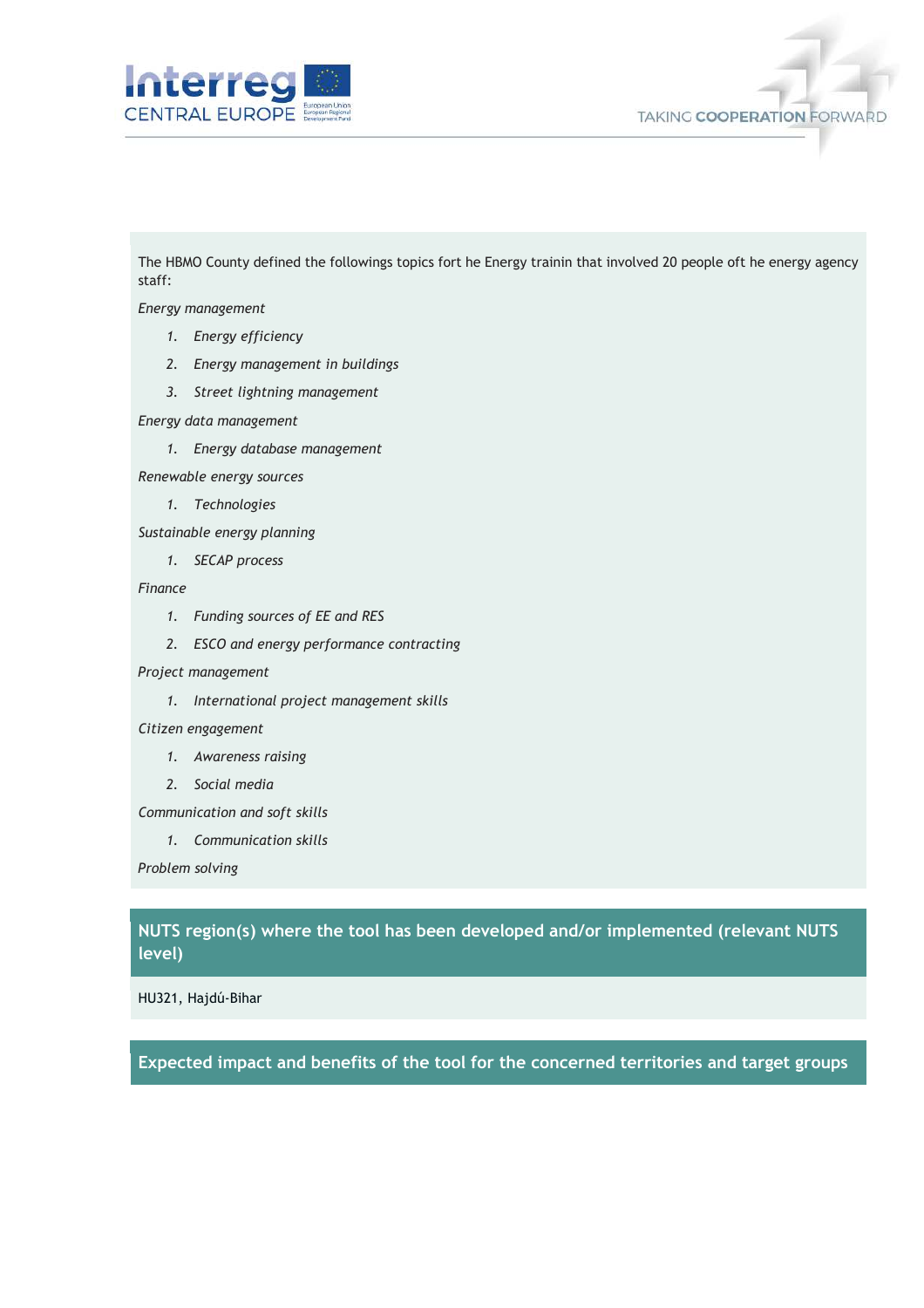



The trainings measures were useful for energy managers of the Agency

#### **Sustainability of the tool and its transferability to other territories and stakeholders**

The HBMO County chosen the following issue between the module defined in the transnational scheme:

MODULE 1 – Energy management and RES

- MODULE 2- Strategy and planning
- MODULE 3 Finance and project management
- MODULE 4 Communication and engagement

The list can be used and the proposed scheme replicated for other training sessions in other Regions.

**Lessons learned from the development/implementation process of the tool and added value of transnational cooperation** 

The transnational cooperation was helpful to define the topics for the trainings.

**References to relevant deliverables and web-links If applicable, pictures or images to be provided as annex**

Deliverables: D.T.2.2.1, D.T.2.2.2, D.T.2.2.3, D.T.2.2.4 Weblink: https://www.youtube.com/watch?v=58jys8Qx3m0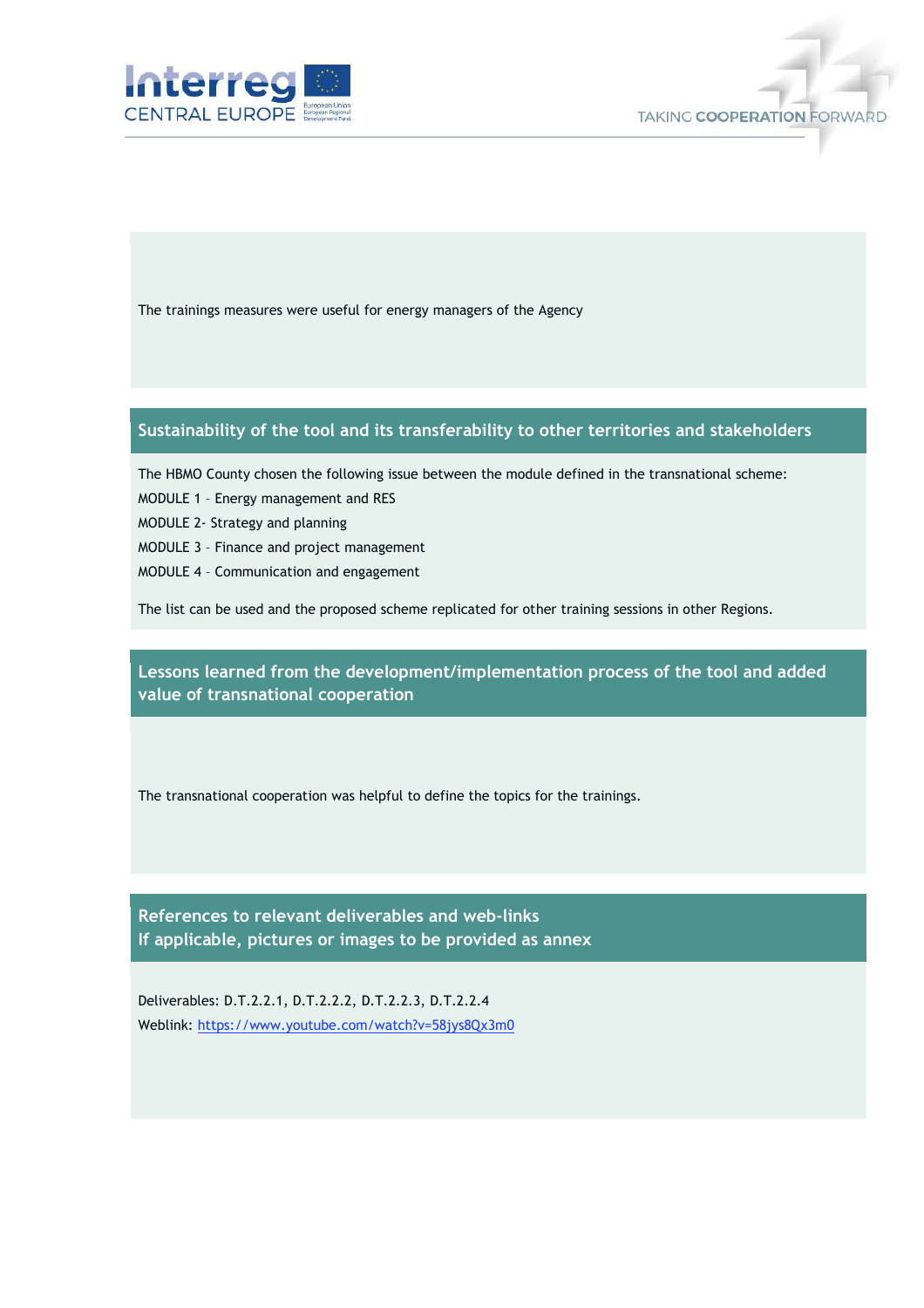



## OT2.2 **Tools\_PP8 Leag**

## **12/2018**

| Project index number and acronym            | CE496 Cities for a Good Energy Governance                                         |
|---------------------------------------------|-----------------------------------------------------------------------------------|
| <b>Lead partner</b>                         | SIPRO Development Agency-Ferrara                                                  |
| <b>Output number and title</b>              | Output 0.T2.2 Training module for improving competences of<br><b>Energy Units</b> |
| Responsible partner (PP name and<br>number) | PP2 - City of Bydgoszcz                                                           |
| <b>Project website</b>                      | https://www.interregcentral.eu/Content.Node/CitiEnGov.html                        |
| Delivery date                               | 12/2018                                                                           |
|                                             |                                                                                   |

**Summary description of the key features of the tool (developed and/or implemented)**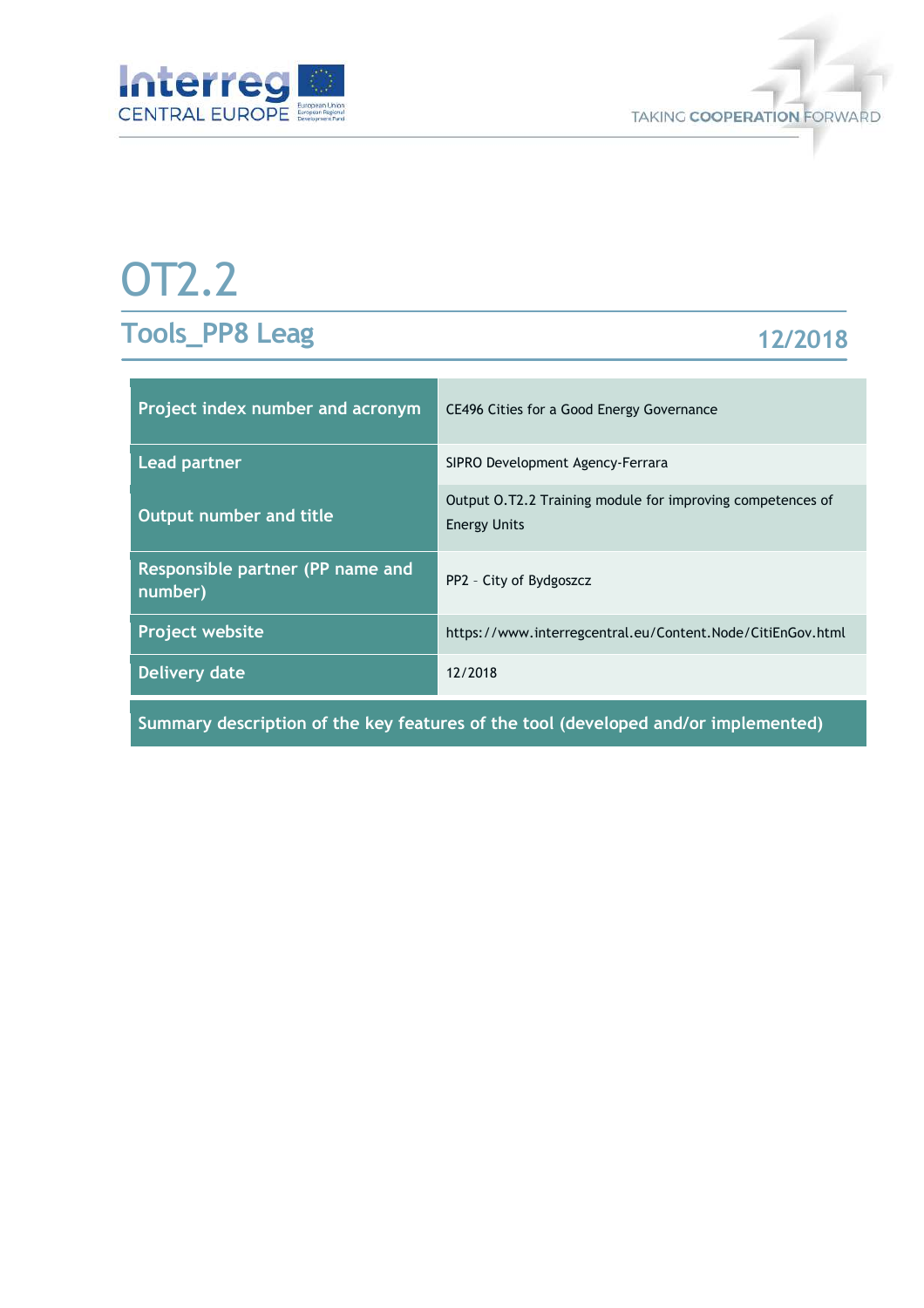



Leag organized 5 trainings for competency development of energy units in municipalities Jezersko, Jesenice, Tržič, Kamnik and GVP.

Based on the transnational trainin module Leag has chosen the following topics:

Energy management and regulation, financial management and funds, energy accounting, district heating, local energy concepts, energy cafes, strategic documents etc.

Scope oft he trainings was to discuss:

- Biomass district heating in municipality
- Energy efficient street lighting
- ESCO and energy performance contracting
- Energy and climate related legislation
- Energy related measurements
- The inclusion of RES in public and private investments
- Energy accounting usage and application
- Energy usage how energy efficient is their school
- Energy conservation measures what can we do to lower energy consumption
- Organisational measures save energy with no cost
- Motivate pupils to save energy
- Natural gass district heating in municipality
- The inclusion of RES in public and private investments
- Local renewable heating systems
- Energy refurbishment of municipal buildings
- International projects

#### **NUTS region(s) where the tool has been developed and/or implemented (relevant NUTS level)**

LEAG's main activities are dealing with energy management for Municipalities in Gorenjska reign, therfore trainings were conducted in municipalities in Gorenjska or that are bordering to Gorenjska (Municipalitiy Kamnik). This area is defined as SI04 (NUTS level 1).

**Expected impact and benefits of the tool for the concerned territories and target groups**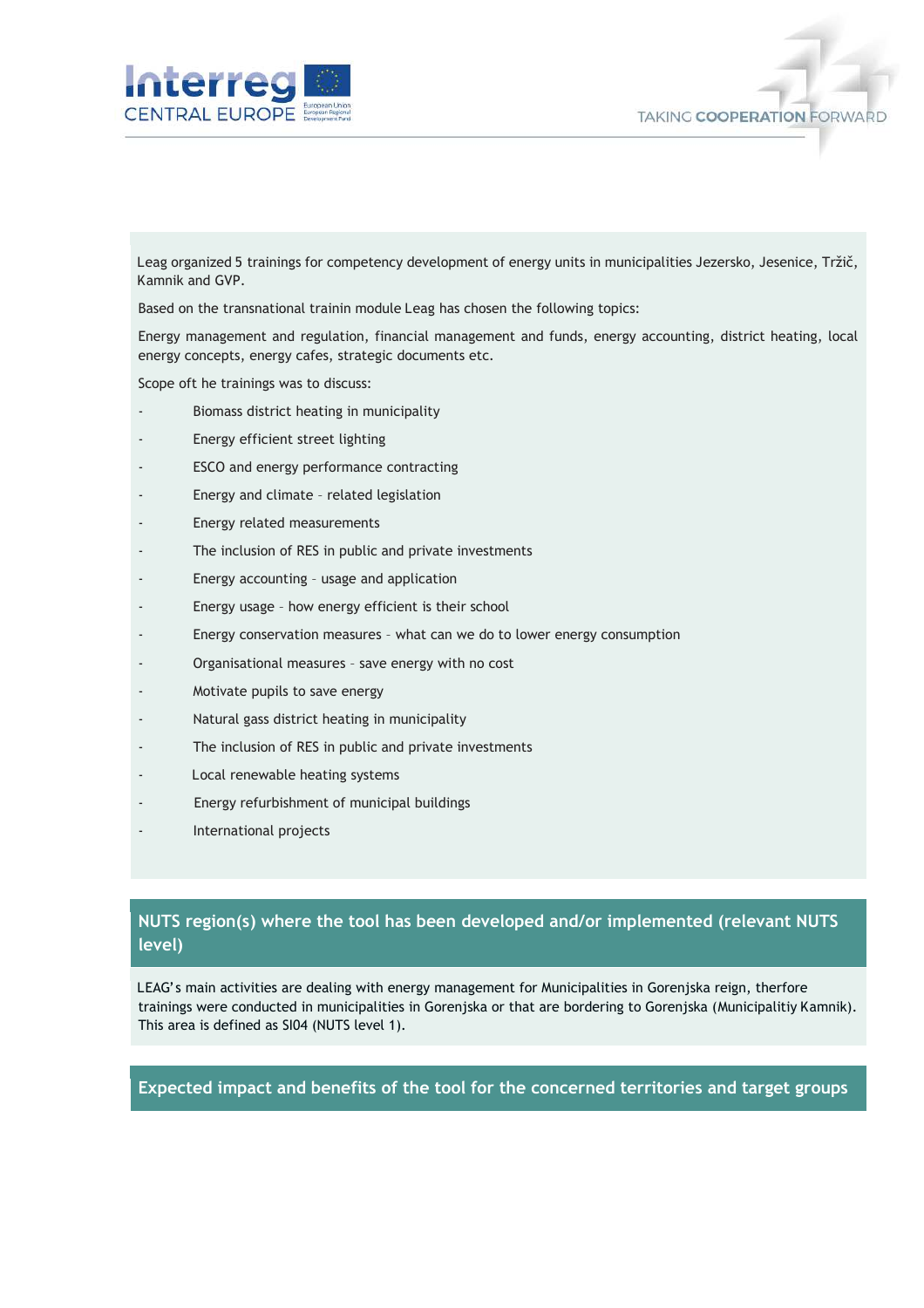



Impacts in municipalities were very important. Municipality Kamnik started with new energy management system, that enables to save and analyze data from the cloud. Before the implementation of this system the data was collected in excel. In Municipality Tržič we mostly trained staff in new financial initiatives. We presented the terms of new tender that enabled municipalities to apply for energy refurbishment of municipal building. In municipality Jezersko we presented mostly financial and technical chalenges of district heating systems in smaller municipalities where usage of heat in system is small (low energy usage per m of pipes). The goal in Primary School Jesenice was to show employees that savings in energy is also possible without investing costs – only with the change of behavior.

#### **Sustainability of the tool and its transferability to other territories and stakeholders**

Because our stakeholders are mostly connected with municipalities, we could be implementing these trainings also in the future. For example in Municipality Preddvor we organize Energy Café regarding district heating at the beginning of the CitiEnGov project. This knowledge and experiences were later used for training in Municipality Jezersko. We could also transfer this experiences to other stakeholders for example ESCO companies that are dealing with investments in municipalities.

**Lessons learned from the development/implementation process of the tool and added value of transnational cooperation**

Transnational cooperation enable us to see how more or less same challenges are tackled in different parts of Europe. We for example realize why district heating system works beautifully in Weiz but the same cannot be said for other district heatings in Slovenia.

**References to relevant deliverables and web-links If applicable, pictures or images to be provided as annex**

Deliverables: D.T.2.2.1, D.T.2.2.2, D.T.2.2.3, D.T.2.2.4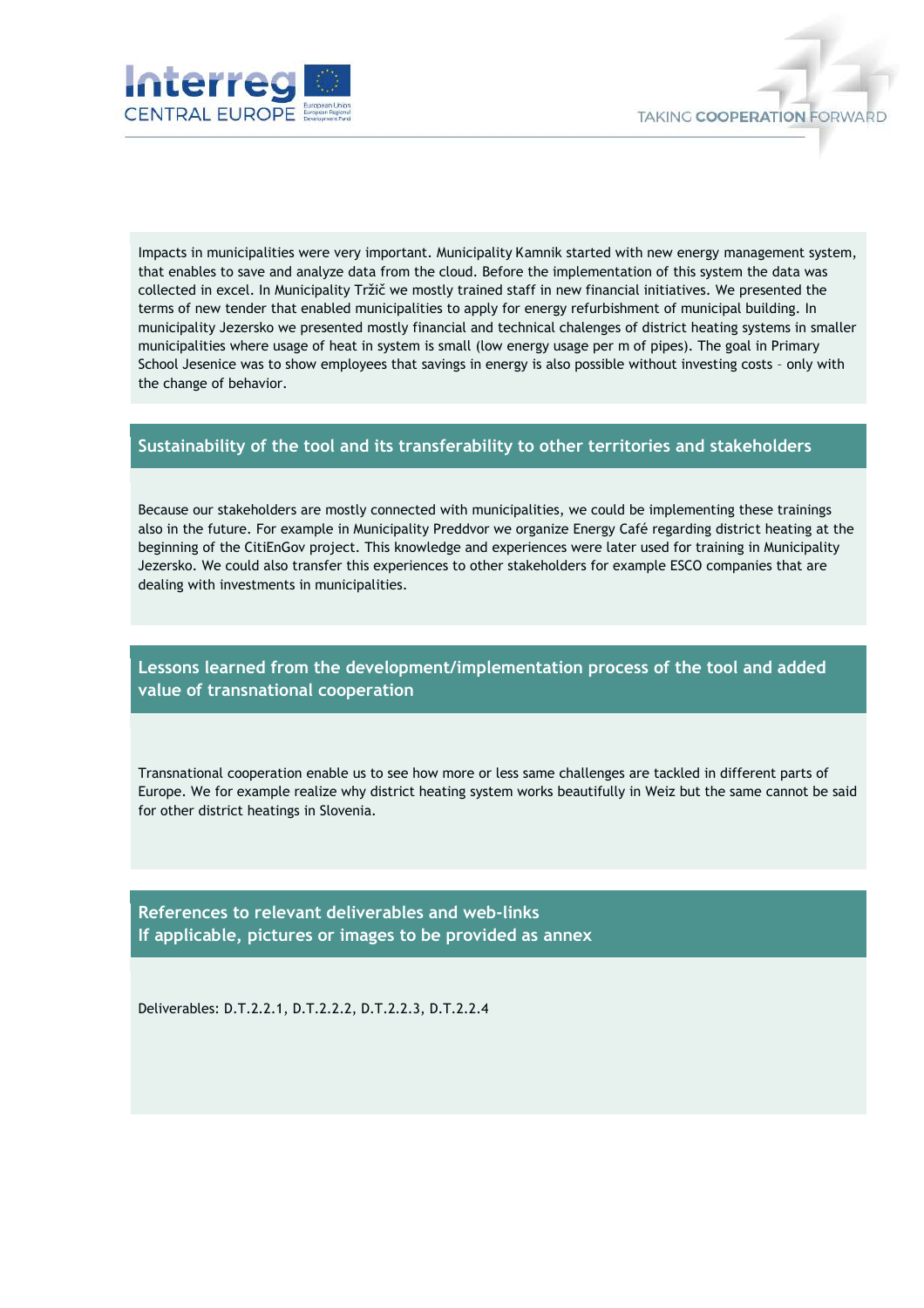



## OT2.2 **Tools\_PP10 City of Ludwigsburg**

### **12/2018**

| Project index number and acronym            | CE496 Cities for a Good Energy Governance                                         |
|---------------------------------------------|-----------------------------------------------------------------------------------|
| <b>Lead partner</b>                         | SIPRO Development Agency-Ferrara                                                  |
| <b>Output number and title</b>              | Output 0.T2.2 Training module for improving competences of<br><b>Energy Units</b> |
| Responsible partner (PP name and<br>number) | PP2 - City of Bydgoszcz                                                           |
| <b>Project website</b>                      | https://www.interregcentral.eu/Content.Node/CitiEnGov.html                        |
| Delivery date                               | 12/2018                                                                           |

#### **Summary description of the key features of the tool (developed and/or implemented)**

The City of Ludwigsburg organized one training about a energy management tool on 18th Octobre 2018 with 9 participants.

The Module chosen by Ludwigsburg was: Module 3 - technical knowledge of energy management

Field: Energy data management

General topics covered by the training: GIS – databases integration

Target of the training was: The people gain an overview over the content and functions which ISY (the citywide GIS) offers you. After attendance of the seminar you can start ISY, retrieve the desired information and create/print individual maps.

Training scope: The participants got knew knowledge about the system for geographical data ISY (Ludwigsburgs GIS – system for geographical data). They are now able to create thematic evaluations like Energy data analysis.

Target group: Staff members of the Public Administration who are handling with geographic referenced data

NUTS region(s) where the tool has been developed and/or implemented (relevant NUTS level)

DE115 (NUTS level 3)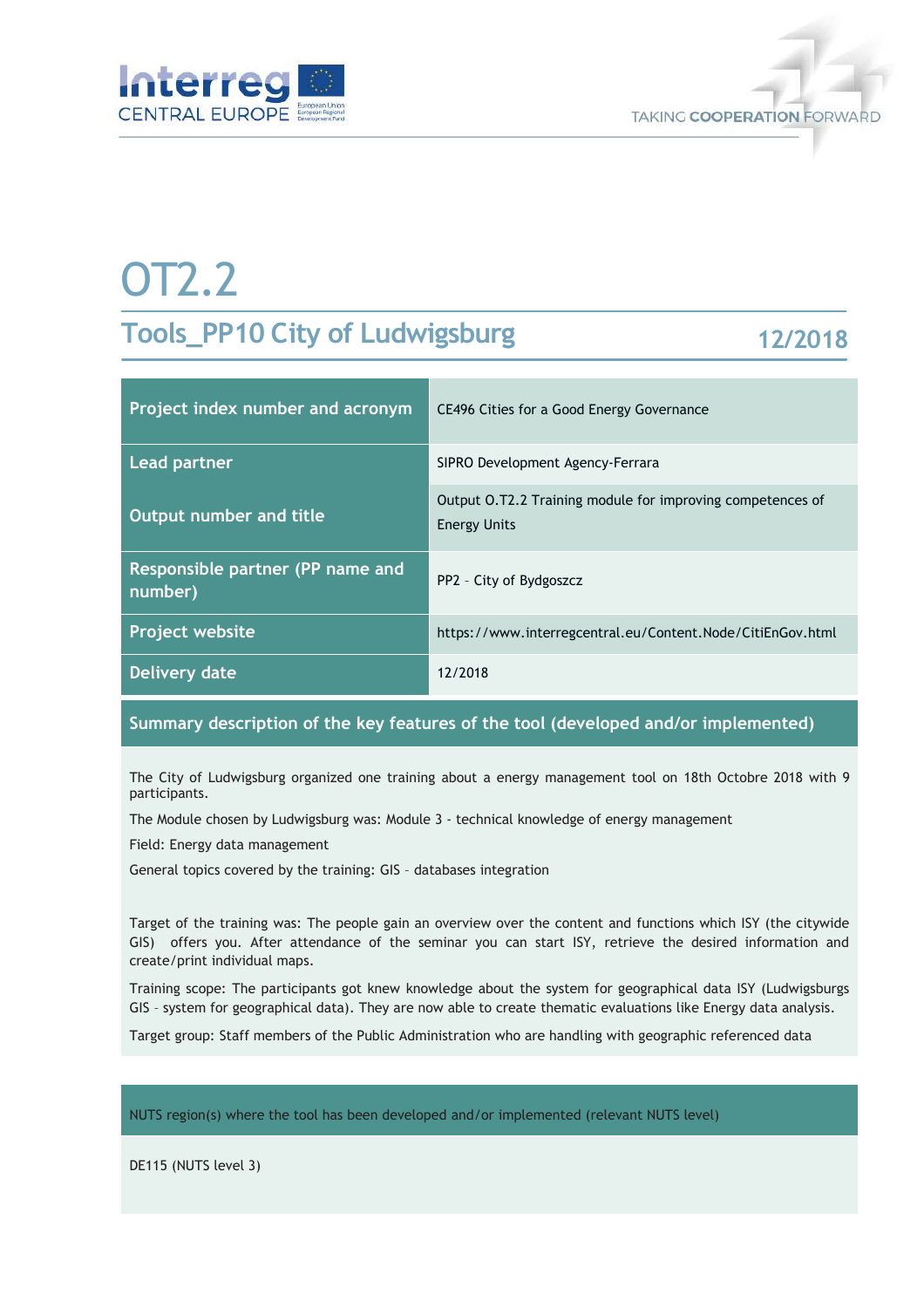



Expected impact and benefits of the tool for the concerned territories and target groups

Staff members within the PA know how to use geographic referenced data, how to integrate data into the existing data management tool and how to evaluate data thematically. Energy-related data can be used for different strategic plannings like light planning, local/regional energy planning, mobility planning. Therefore there will be a higher incentive to collect data and to consider

Sustainability of the tool and its transferability to other territories and stakeholders

By acting as a good practice city in terms of data collection, data evaluation and using geographic referenced data for strategic plannings Ludwigsburg can help other cities to implement the same tool for energy data management. The tool will be used regularly and even more often with a wider knowledge about it within the PA. More geographic referenced data will be collected and theerefore the enery data management system will get increasing importance. Stakeholders can help to enrich the data collection considering data secutity.

**Lessons learned from the development/implementation process of the tool and added value of transnational cooperation**

The possibility of cooperating on a transnational scale is a great added value for the implementation of energy Units and their skills. For Ludwigsburg it was very interesting to see how other countries collect data. But it has to be taken into consideration that data security is very high in Germany.

**References to relevant deliverables and web-links If applicable, pictures or images to be provided as annex**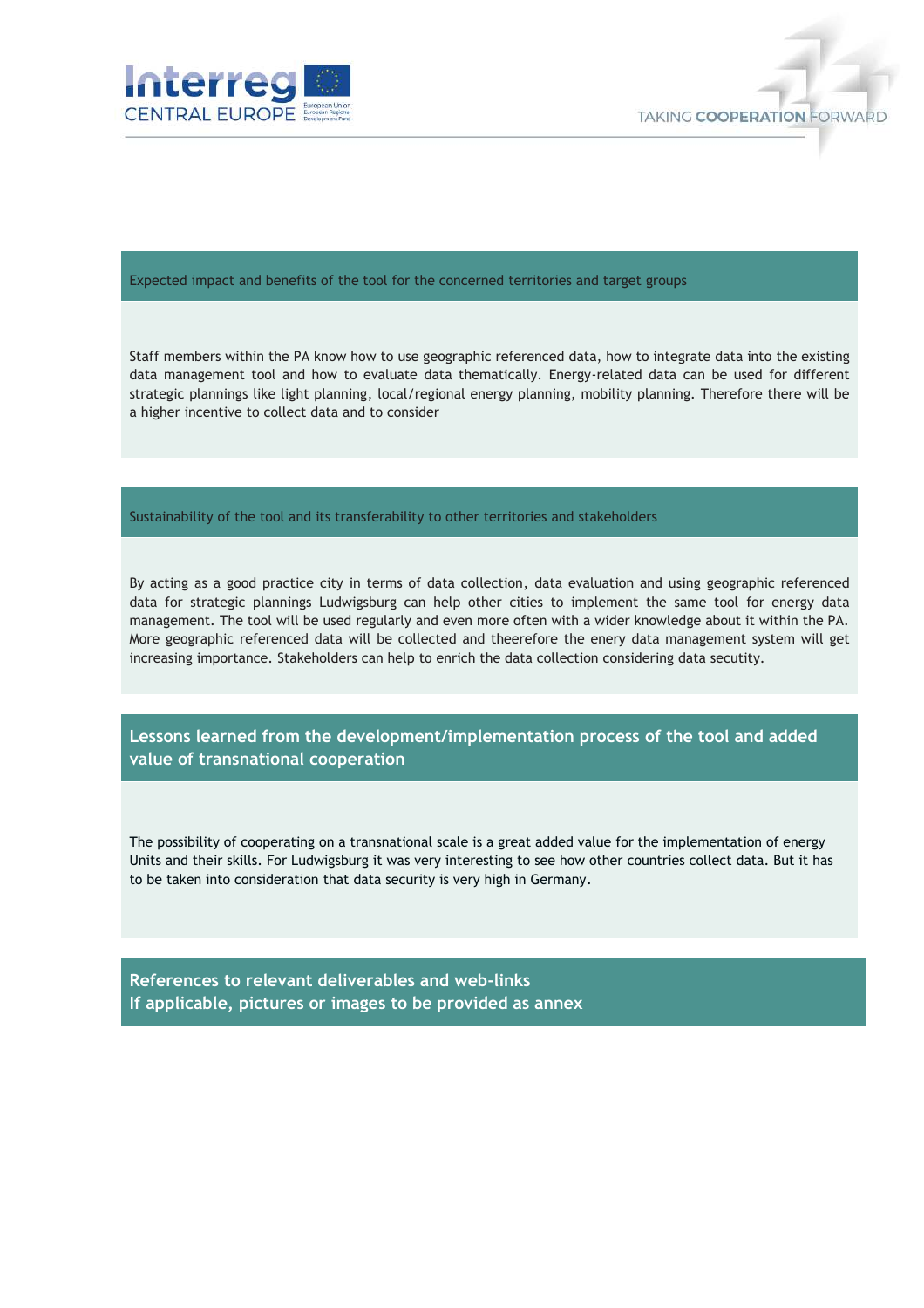



#### Deliverables: D.T.2.2.1, D.T.2.2.2, D.T.2.2.3, D.T.2.2.4 Weblink: https://www.youtube.com/watch?v=ywztpYxeft0



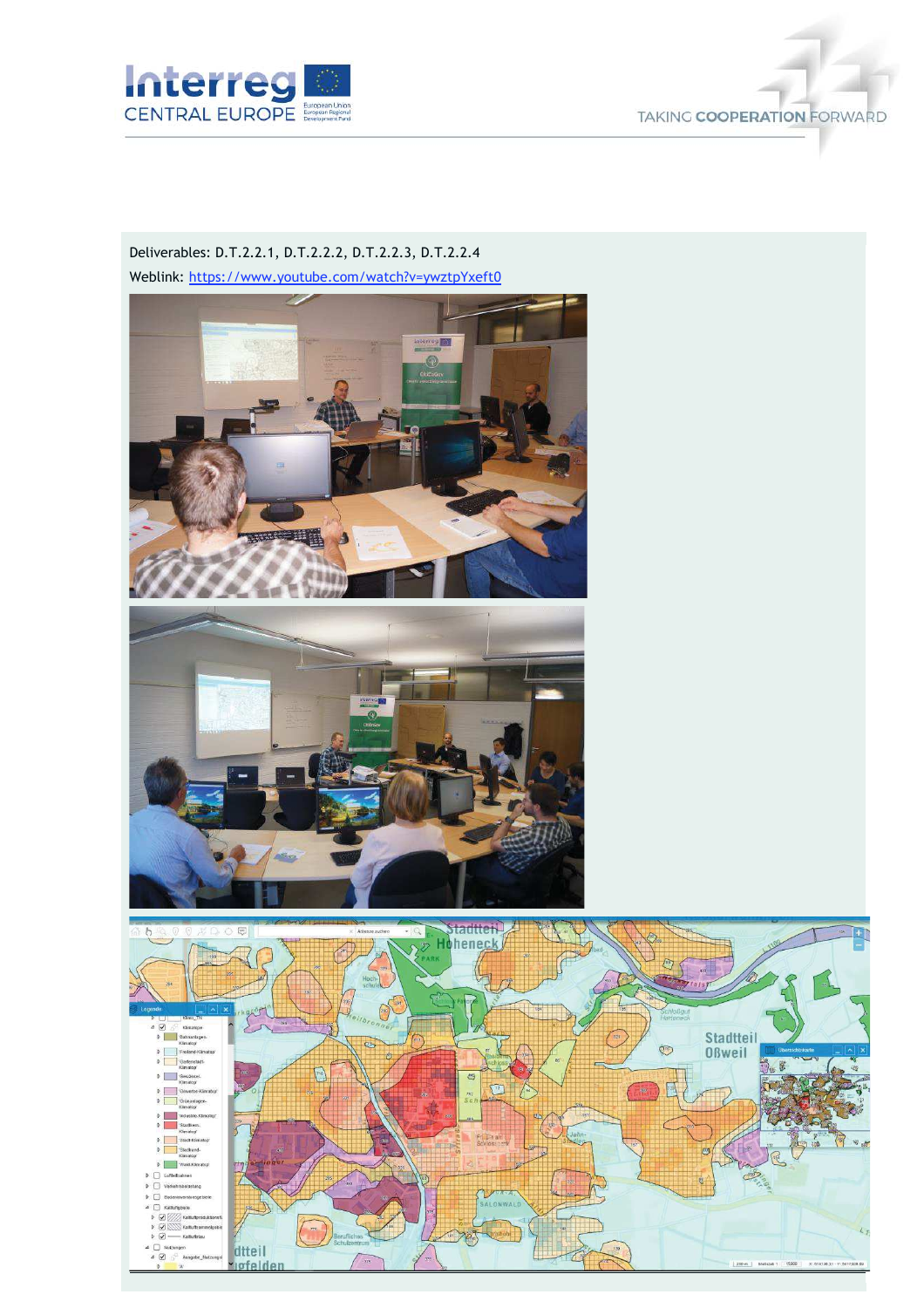

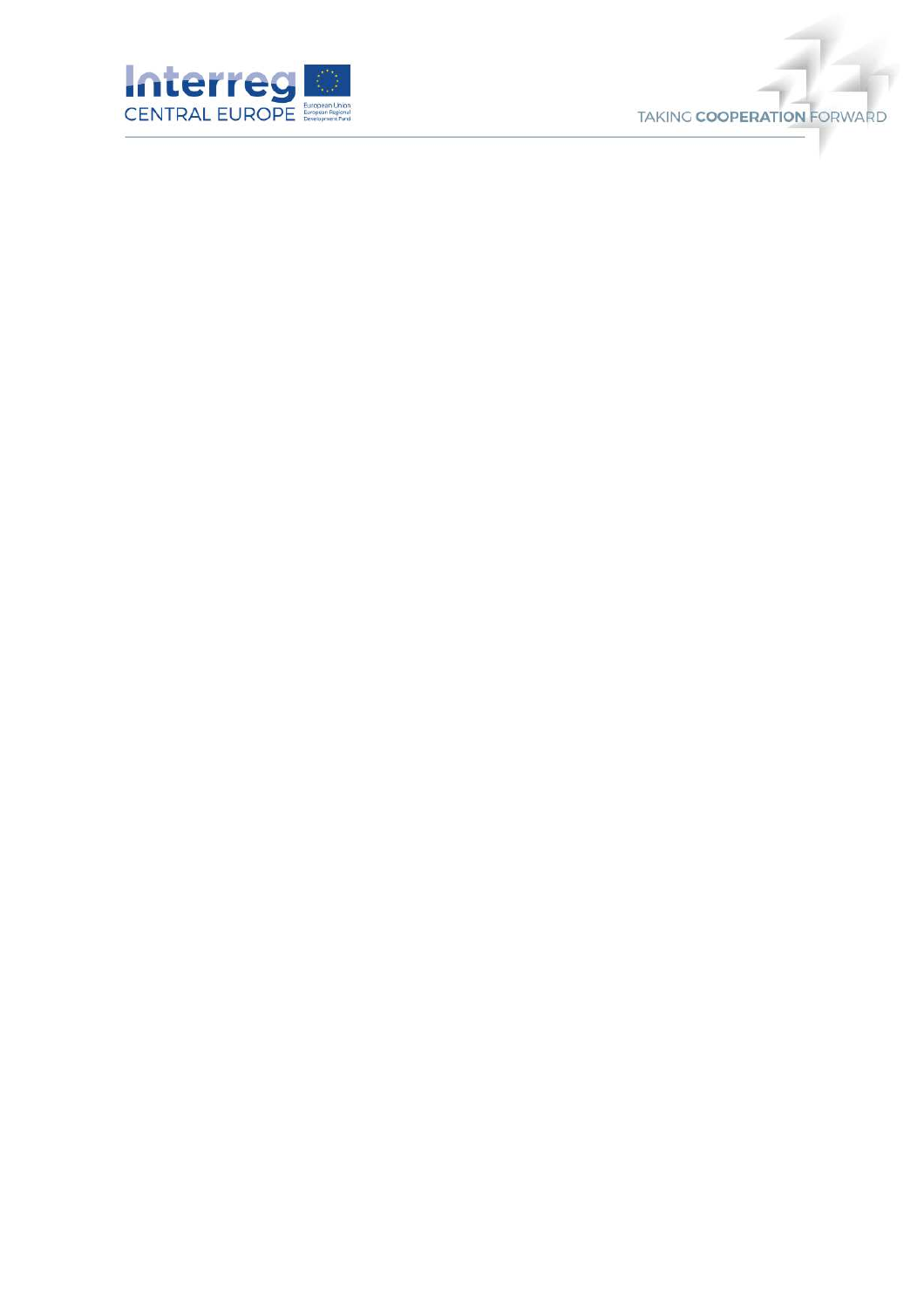



## OT2.2 **Tools\_LP Sipro**

### **12/2018**

| Project index number and acronym            | CE496 Cities for a Good Energy Governance                                         |
|---------------------------------------------|-----------------------------------------------------------------------------------|
| <b>Lead partner</b>                         | SIPRO Development Agency-Ferrara                                                  |
| Output number and title                     | Output 0.T2.2 Training module for improving competences of<br><b>Energy Units</b> |
| Responsible partner (PP name and<br>number) | PP2 - City of Bydgoszcz                                                           |
| <b>Project website</b>                      | https://www.interregcentral.eu/Content.Node/CitiEnGov.html                        |
| Delivery date                               | 12/2018                                                                           |

#### **Summary description of the key features of the tool (developed and/or implemented)**

As part of the Citiengov project, Sipro has activated a fruitful collaboration with the Municipality of Ferrara to carry out various activities to support the local Energy Unit on issues related to the energy efficiency of buildings and the definition of a new SECAP.

The main actions activated are:

• Strengthening of the Energy Unit of the Municipality of Ferrara with technicians from various sectors. A Project Unit was created that involved professionals from 3 sectors of the Municipality (environment, planning, information systems).

• Collaboration with Centro Idea and Urban Center of the Municipality of Ferrara on training activities for citizens.

• The activities carried out within the CitiEnGov project, made with the collaboration of various bodies including the Municipality of Ferrara, can be considered "pilot projects" that can also be replicated in other contexts.

The trainings for the Energy Unit and the technicians which works on energy efficiency issues was a good chance to increase the knowledge. In Ferrara 4 training sessions have been organized on different themes about energy efficiency, energy and urban planning and te relation between energy efficiency and climate change

#### **NUTS region(s) where the tool has been developed and/or implemented (relevant NUTS level)**

ITH56, Ferrara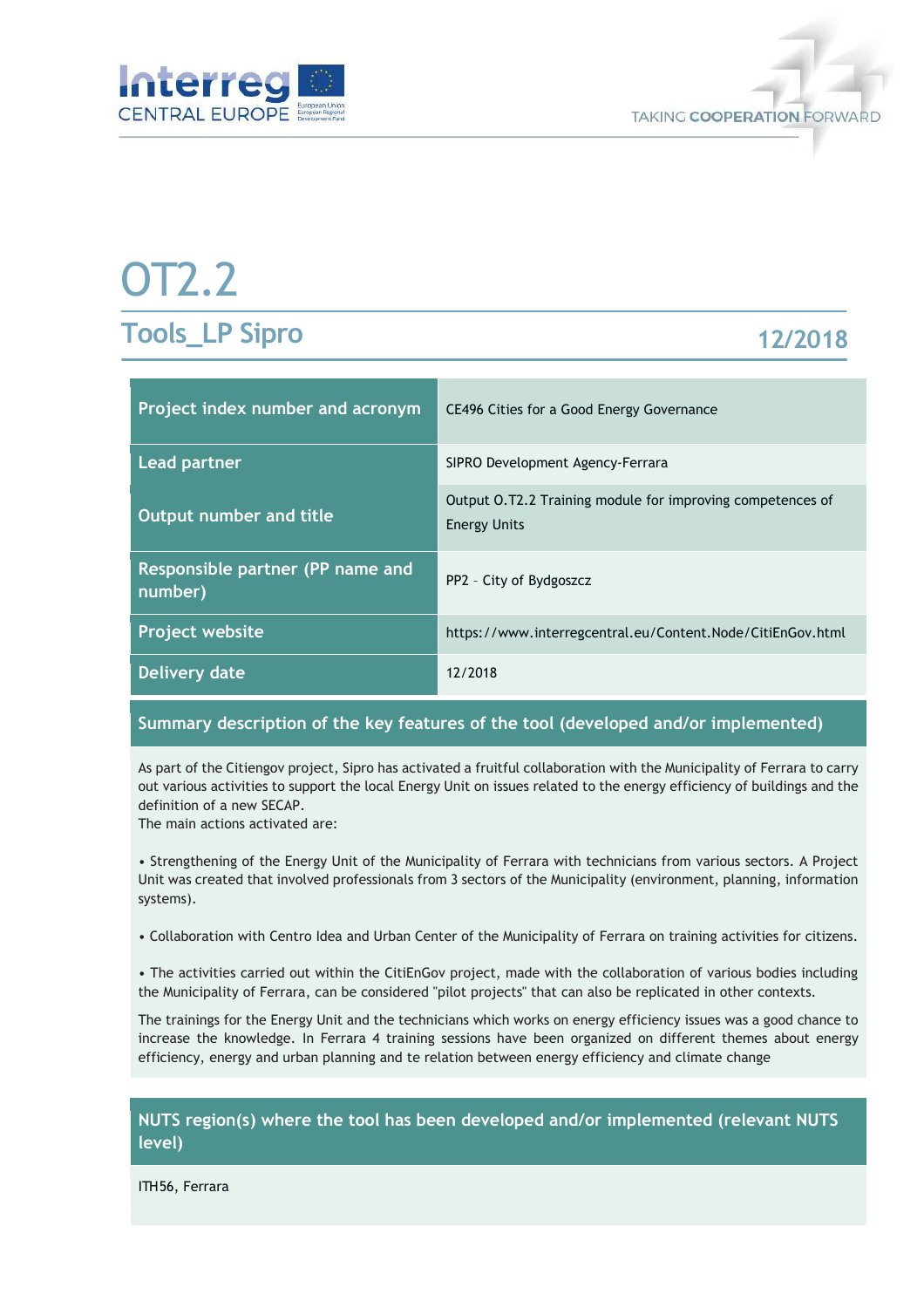



#### **Expected impact and benefits of the tool for the concerned territories and target groups**

The trainings measures are useful for the Energy Unit and other technicians of the Municipality of Ferrara and private engineers and architects interested in these topics. About 35 technicians participated to more then 2 of the 4 organized events.

#### **Sustainability of the tool and its transferability to other territories and stakeholders**

Sipro and the Municipality of Ferrara have chosenthe following issue between the 4 module defined in the transnational scheme: strategy and palnning, energy management, energy data management The list can be used and the proposed scheme replicated for other training sessions in other Regions.

**Lessons learned from the development/implementation process of the tool and added value of transnational cooperation**

The training schemes implemented have contributed to the enhancement of the institutional know how and the creation of new positions, more skilled and technical, within the involved authorities.

**References to relevant deliverables and web-links If applicable, pictures or images to be provided as annex**

Deliverables: D.T.2.2.1, D.T.2.2.2, D.T.2.2.3, D.T.2.2.4 Weblink: https://www.youtube.com/channel/UCQrCPEln2nDvgsBAUMyqRcA/videos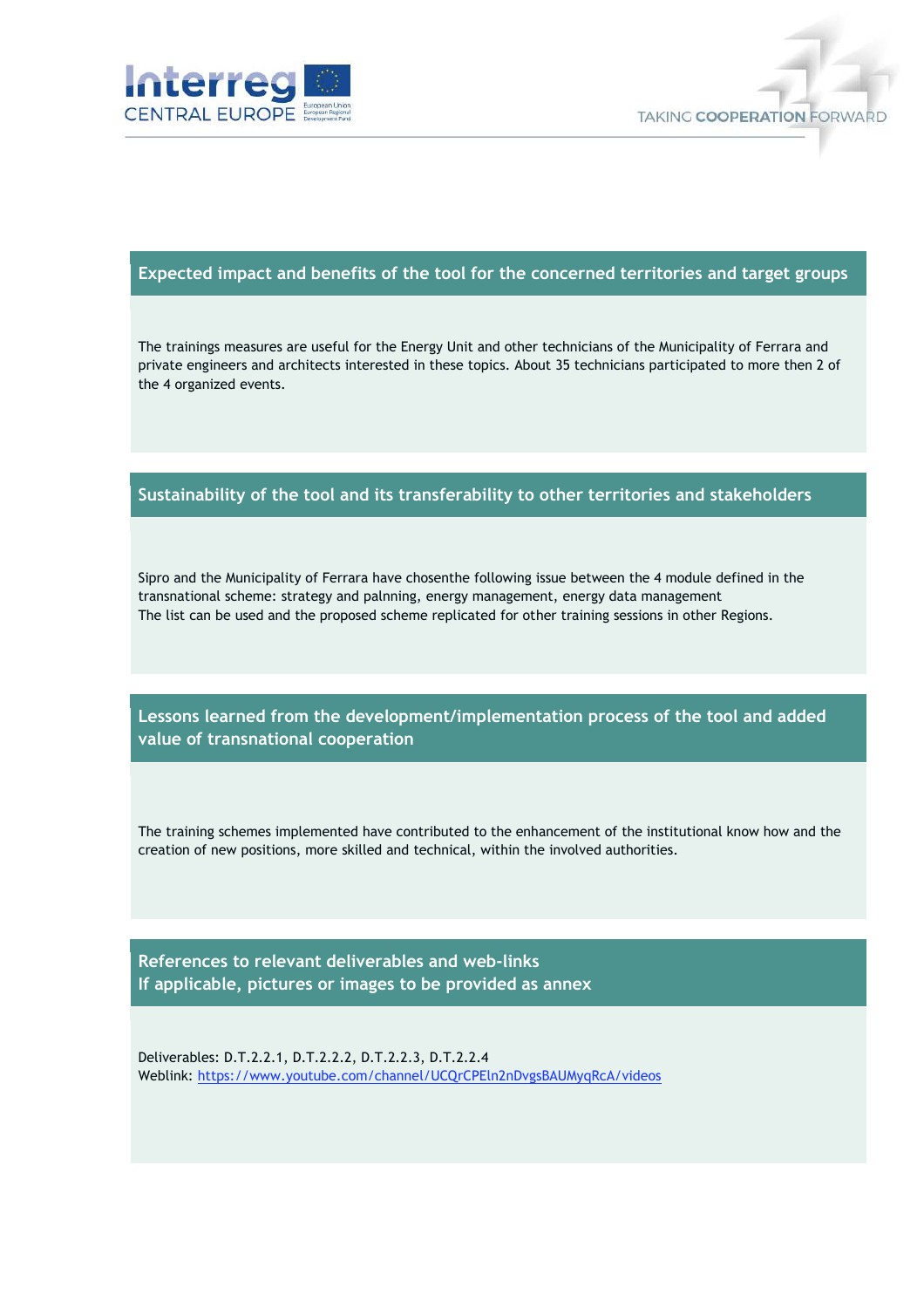



## OT2.2 **Tools\_PP4 City of Split**

### **12/2018**

| Project index number and acronym            | CE496 Cities for a Good Energy Governance                                         |
|---------------------------------------------|-----------------------------------------------------------------------------------|
| <b>Lead partner</b>                         | SIPRO Development Agency-Ferrara                                                  |
| Output number and title                     | Output 0.T2.2 Training module for improving competences of<br><b>Energy Units</b> |
| Responsible partner (PP name and<br>number) | PP2 - City of Bydgoszcz                                                           |
| <b>Project website</b>                      | https://www.interregcentral.eu/Content.Node/CitiEnGov.html                        |
| Delivery date                               | 12/2018                                                                           |
|                                             |                                                                                   |

**Summary description of the key features of the tool (developed and/or implemented)**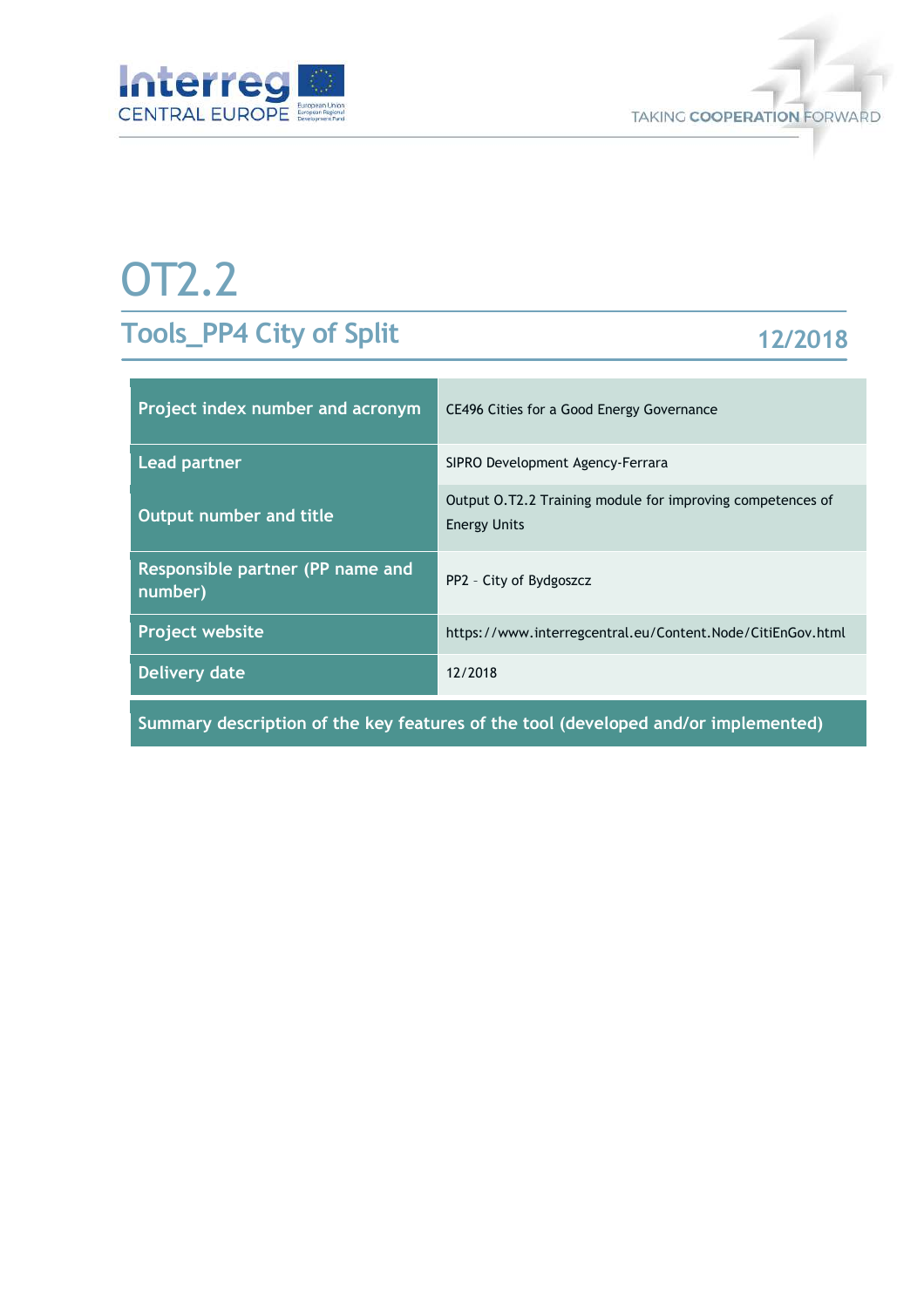



The City of Split involved 20 representatives of City of Split, Split Energetic Society and Chamber of Commerce Split in a 3-days meeting (28.01 – 30.01.2019) to increase knowledge of EE and RES in Urban.

The topics analysed during the training were:

Legal framework:

- Energy and climate related legislation (EU/National)
- Specific operative regulations (National/Local level)

Finance sources:

- Financial incentives for EE and RES
- Funding sources for EE and RES including Pilot project financing
- ESCO and energy performance contracting

#### Energy management:

- Energy management systems concept, implementation, management (incl. Auditing)
- Energy efficient public lighting
- Energy efficient in public buildings
- Low energy/passive building construction
- Energy renovation of existing buildings
- Operative energy efficiency of buildings
- RES in new investments

Energy data management:

- Energy database development
- Energy database management
- Energy related measurements
- ICT controlling systems
- Data analysis (esp. Identification of savings)

#### **NUTS region(s) where the tool has been developed and/or implemented (relevant NUTS level)**

HR035, Splitsko-dalmatinska županija

**Expected impact and benefits of the tool for the concerned territories and target groups**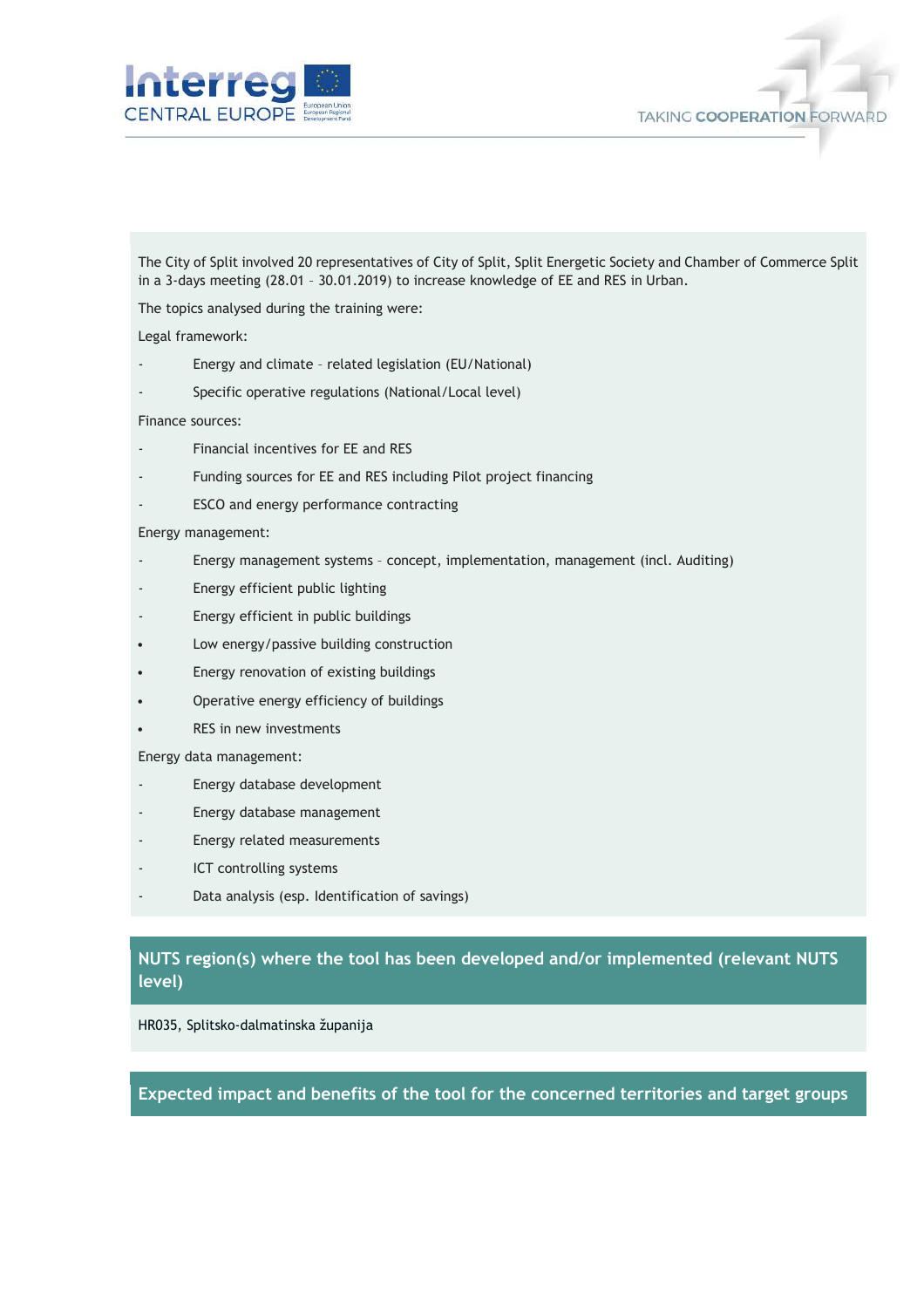



The trainings measures were useful for public authorities and the Chamber of Commerce of Split

#### **Sustainability of the tool and its transferability to other territories and stakeholders**

Split has chosen the following issue between the 4 module defined in the transnational scheme:

- MODULE 1 Strategy and planning
- MODULE 2 Finance and project management
- MODULE 3 Technical knowledge of energy management

The list can be used and the proposed scheme replicated for other training sessions in other Regions.

#### **Lessons learned from the development/implementation process of the tool and added value of transnational cooperation**

The possibility of cooperating on a transnational scale is a great added value for the implementation of energy Units and their skills. For each partner it was very important to understand how other subjects had already faced and solved certain problems and above all share the different experiences to work together with the increase of the skills of the energy units.

**References to relevant deliverables and web-links If applicable, pictures or images to be provided as annex**

Deliverables: D.T.2.2.1, D.T.2.2.2, D.T.2.2.3, D.T.2.2.4 Weblink: https://www.youtube.com/watch?v=J\_jJ3KGpq10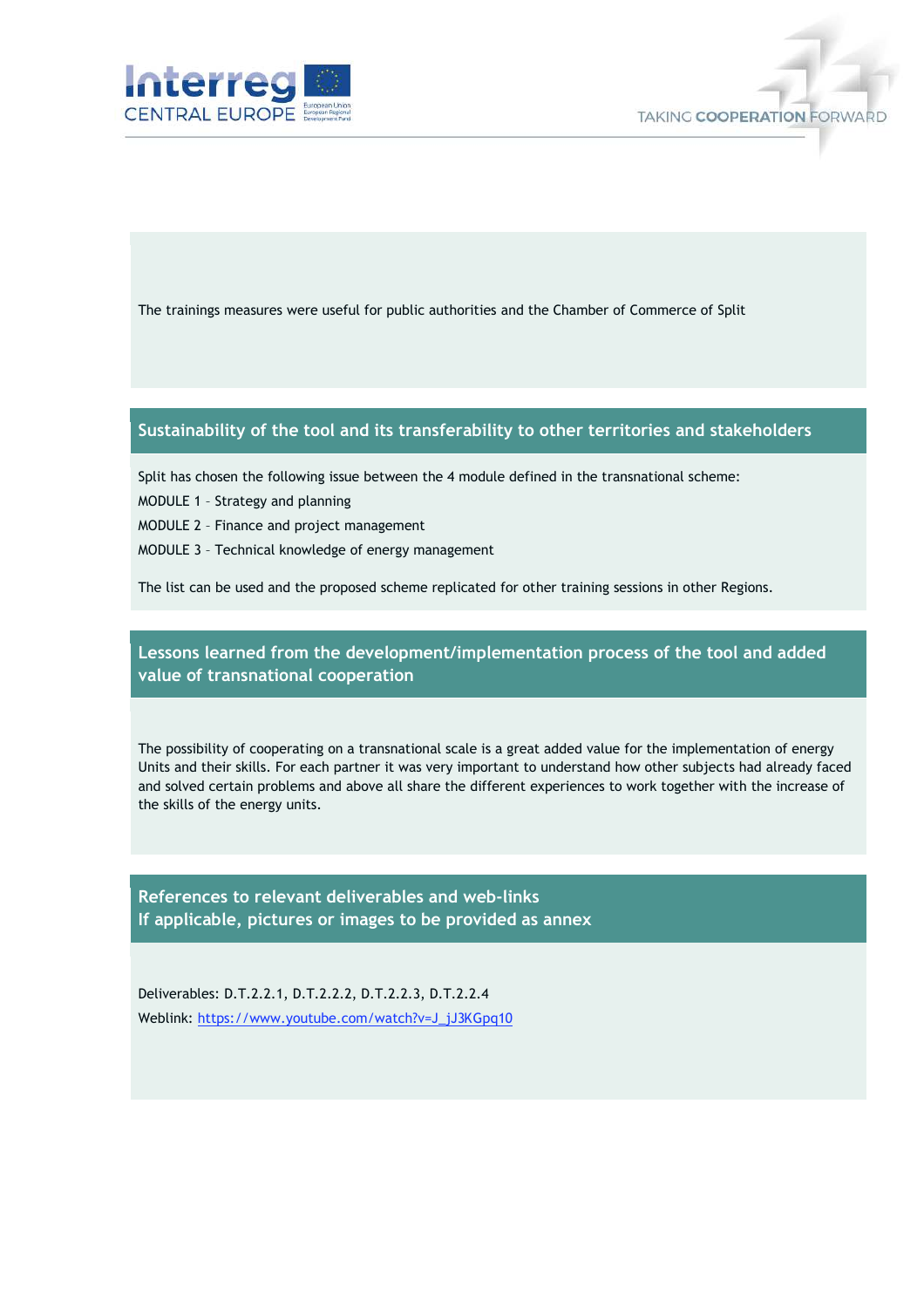



## OT2.2 **Tools\_PP3 Weiz**

### **12/2018**

| Project index number and acronym            | CE496 Cities for a Good Energy Governance                                         |
|---------------------------------------------|-----------------------------------------------------------------------------------|
| <b>Lead partner</b>                         | SIPRO Development Agency-Ferrara                                                  |
| Output number and title                     | Output 0.T2.2 Training module for improving competences of<br><b>Energy Units</b> |
| Responsible partner (PP name and<br>number) | PP2 - City of Bydgoszcz                                                           |
| <b>Project website</b>                      | https://www.interregcentral.eu/Content.Node/CitiEnGov.html                        |
| Delivery date                               | 12/2018                                                                           |

#### **Summary description of the key features of the tool (developed and/or implemented)**

Weiz during the first transnational discussions about training topics reported their interest on the creation of intercultural skills, increasing mobility of labour with focus on business needs. This could definitely lead to highly qualified workforce which is a need expressed by all project partners. W.E.I.Z. stressed the need of the skills development for workers – in the education process

Weiz decided to organize 3 training sessions on:

- *Energy management systems*
- *Renewable energy sources*
- *Citizen engagement*
- *SECAP process*
- *Sustainable energy planning*
- *Energy database development*
- *Analysis of RES potential in the city*
- *Energy efficiency in water and wastewater facilities*
- *Energy renovation of existing buildings*
- *Operative energy efficiency of buildings*
- *Technologies – including new and developing technologies available*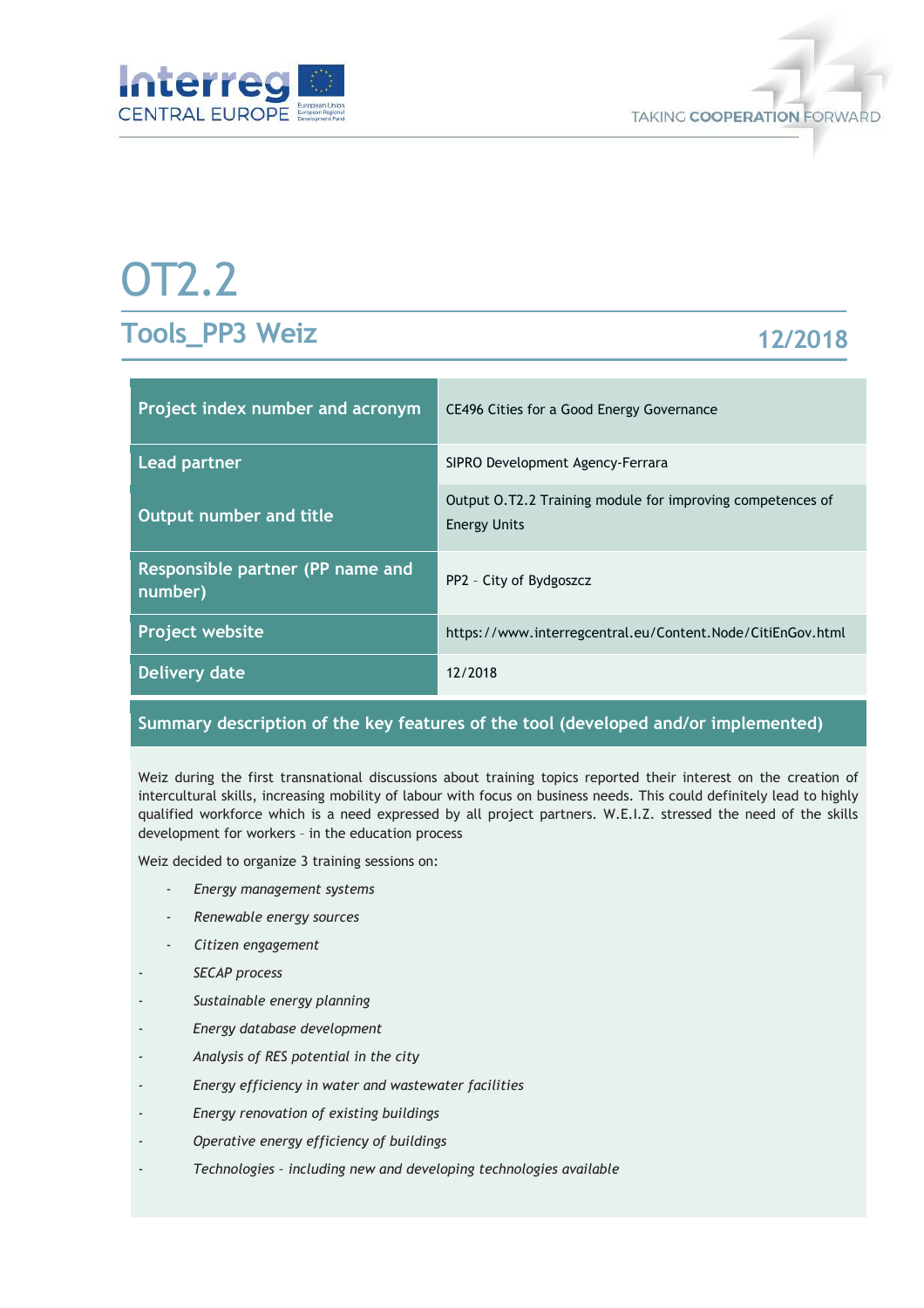



**NUTS region(s) where the tool has been developed and/or implemented (relevant NUTS level)**

AT224, Oststeiermark

**Expected impact and benefits of the tool for the concerned territories and target groups**

The trainings measures were useful for public authorities and citizens in the city of Weiz

#### **Sustainability of the tool and its transferability to other territories and stakeholders**

Weiz has chosen the following issue between the 4 module defined in the transnational scheme:

MODULE 1 – Strategy and planning

MODULE 3 – technical knowledge of energy management

MODULE 4 – communication and public awareness

The list can be used and the proposed scheme replicated for other training sessions in other Regions.

**Lessons learned from the development/implementation process of the tool and added value of transnational cooperation**

The possibility of cooperating on a transnational scale is a great added value for the implementation of energy Units and their skills. For each partner it was very important to understand how other subjects had already faced and solved certain problems and above all share the different experiences to work together with the increase of the skills of the energy units.

**References to relevant deliverables and web-links If applicable, pictures or images to be provided as annex**